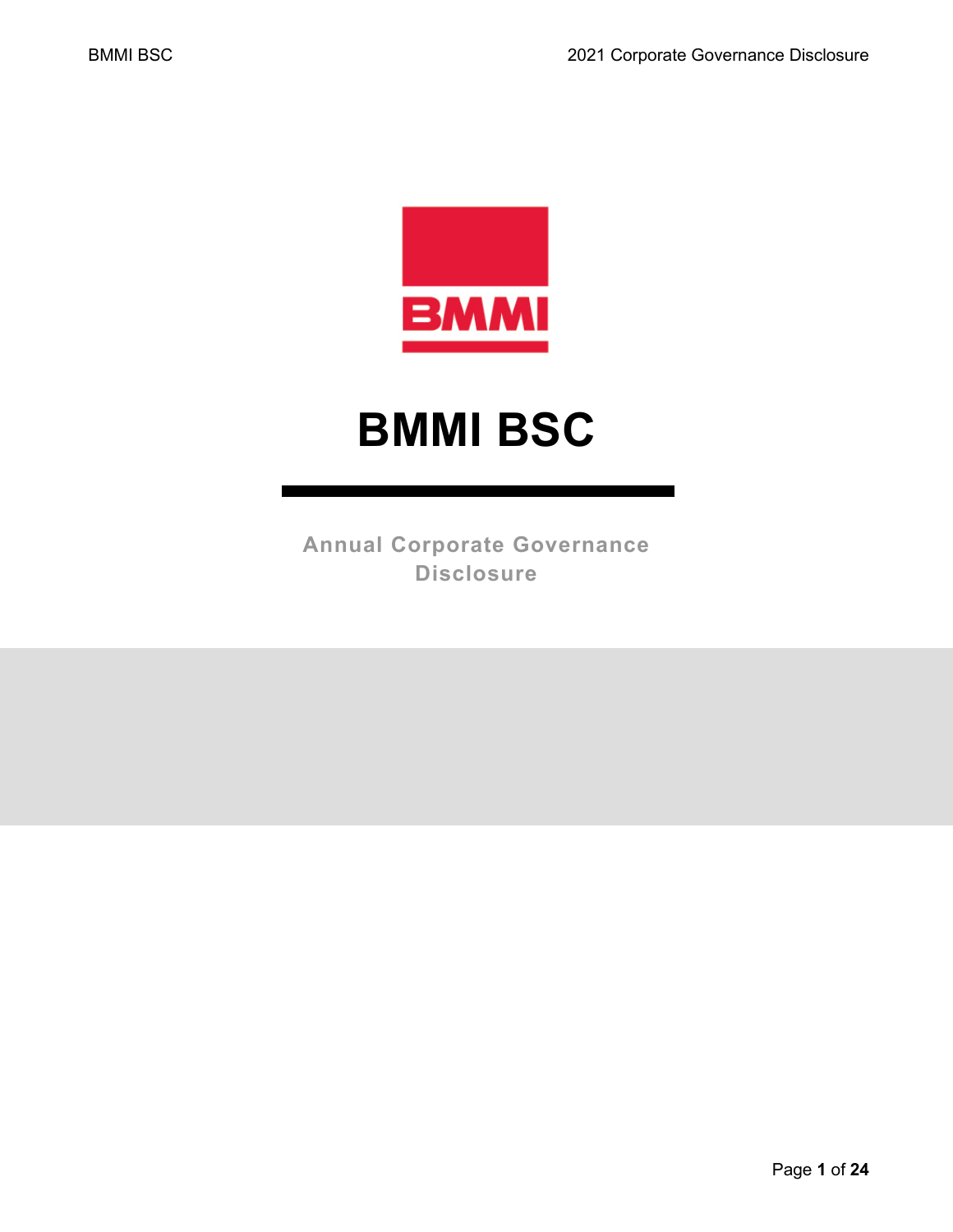# *TABLE OF CONTENTS*

| 9.  |  |
|-----|--|
| 10. |  |
| 11. |  |
| 12. |  |
| 13. |  |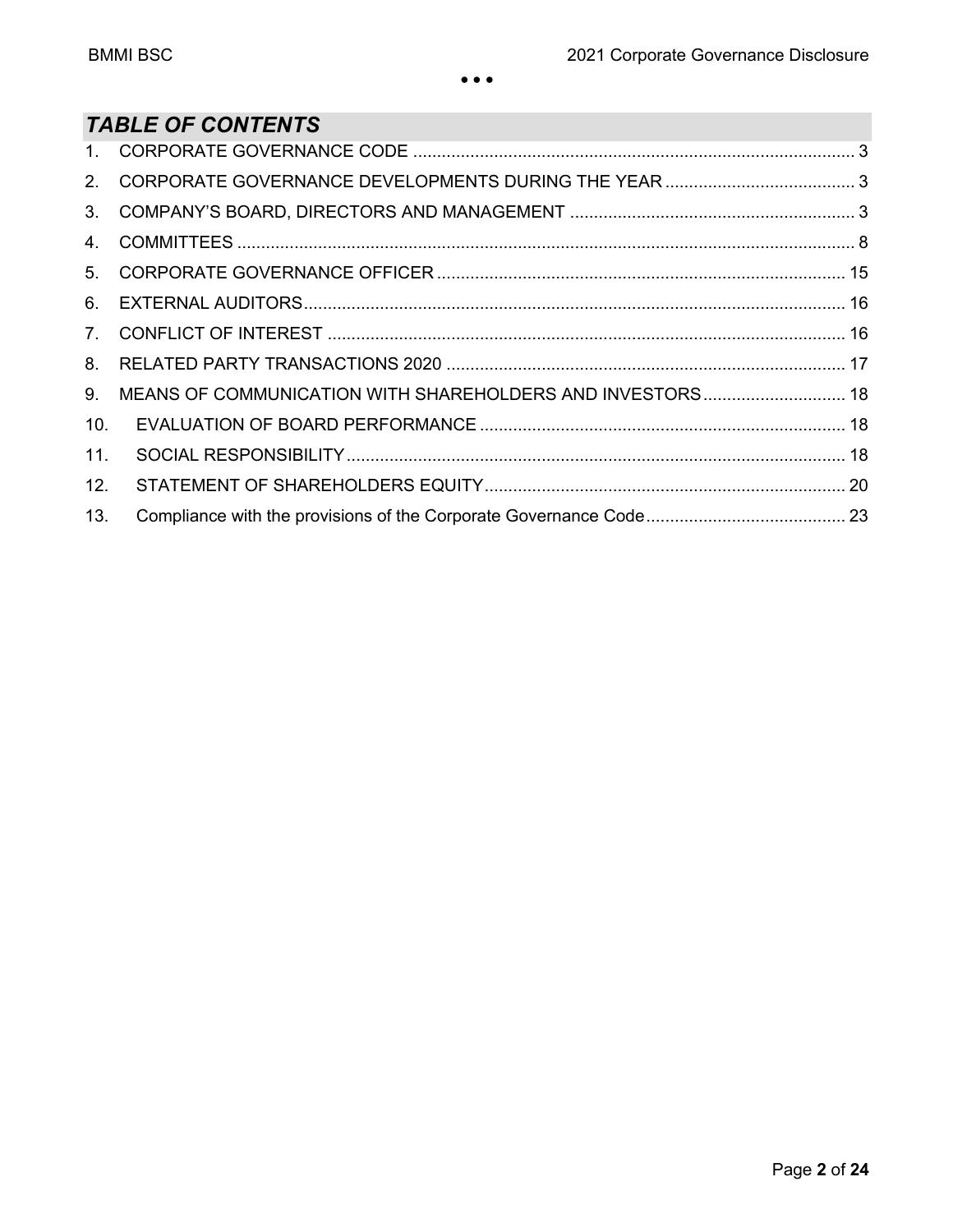### 1. CORPORATE GOVERNANCE CODE

The Board and the Group's employees are expected to maintain the highest level of corporate ethics and personal behaviour. The Group has established a BMMI Code of Business Conduct ('the Code') which provides an ethical and legal framework for all employees in the conduct of its business. The Code defines how the Group relates to its employees, shareholders, and the communities in which the Group operates.

The Board of Directors has adopted the Code and a Group's Whistle-blower policy to monitor compliance with Group ethics. The Code provides clear directions on conducting business internationally, interacting with governments, communities, business partners and general workplace behaviour, in line with the best practice corporate governance models. The Code sets out a behavioural framework for all employees in the context of a wide range of ethical and legal issues. The Code is published in the 'Corporate Governance' section of the Company's website.

# 2. CORPORATE GOVERNANCE DEVELOPMENTS DURING THE YEAR

During the year, BMMI has revisited its corporate governance framework and guidelines to ensure compliance with the Corporate Governance Law enacted in 2018.

### 3. COMPANY'S BOARD, DIRECTORS AND MANAGEMENT

#### **3.1. Board Procedure**

The Board of Directors is accountable to shareholders for the proper and prudent investment and preservation of shareholders' interests. The Board of Directors' role and responsibilities include but are not limited to:

- Monitoring the overall business performance;
- Monitoring management's performance and succession plan for senior management;
- Monitoring conflicts of interest and preventing abusive related party transactions;
- Accurate preparation of the annual and quarterly consolidated financial statements;
- Convening and preparing for the shareholders' meetings;
- Recommend dividend to shareholders and ensure its execution;
- Adopt, implement and monitor compliance with the Group's Code of Conduct;
- Review the Group's objectives and policies relating to social responsibilities; and
- Select, interview, and appoint Chief Executive Officer and other selected members of the senior management.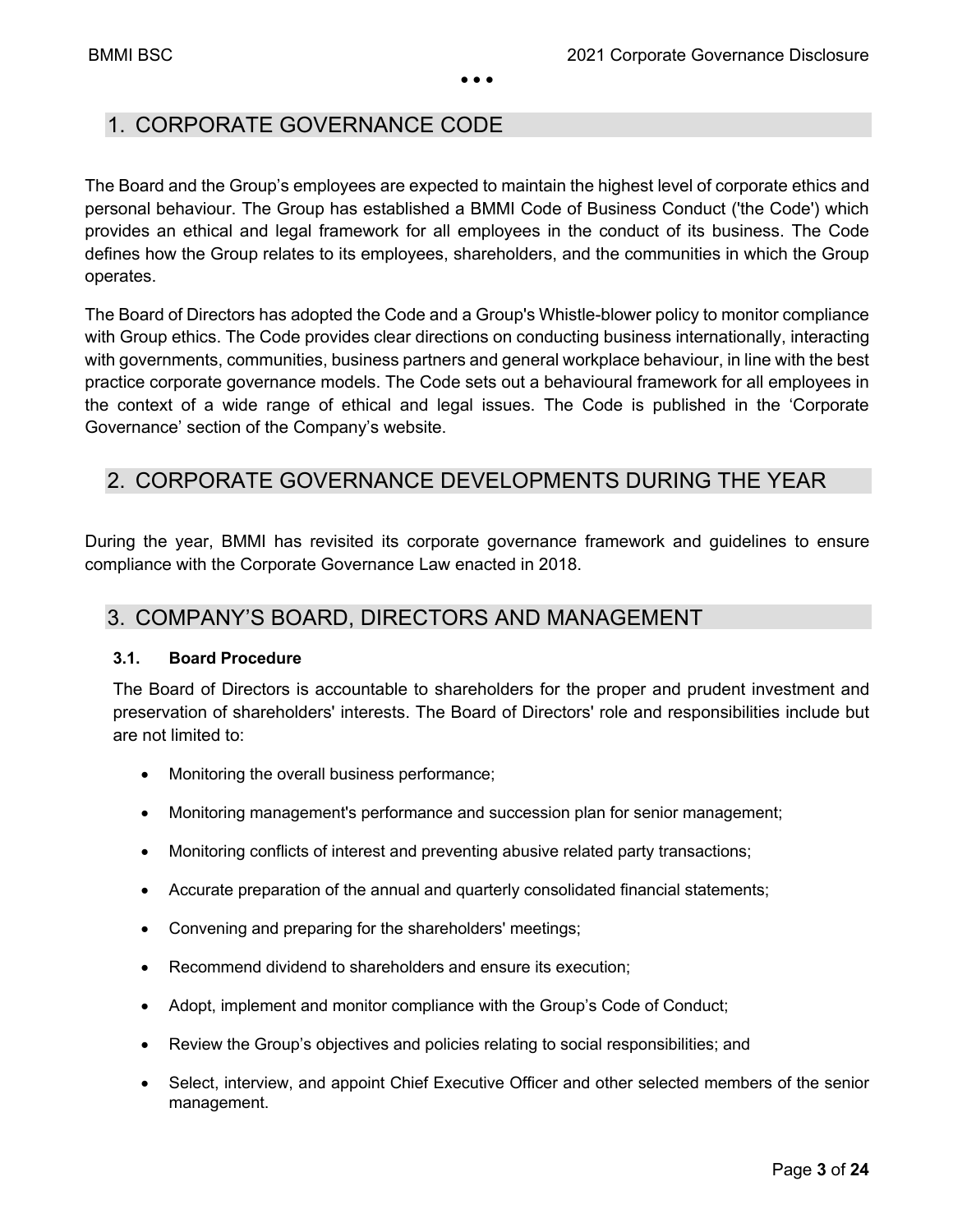In this respect, the Directors remain individually and collectively responsible for performing all the Board of Director's responsibilities.

#### **3.2. Material transactions requiring board approval**

The following material transactions require the Board's review, evaluation and approval:

- The Company's strategy;
- The annual budget;
- Major resource allocations and capital investments; and
- Management responsibilities and training, development, and succession plan for senior management.

#### **Election system of directors and termination process**

Election / re-election of the Board members takes place every three years at the meeting of the shareholders. The last election of Board members was held on 30 March 2021.

Termination of a Board member's mandate usually occurs by dismissal at the meeting of the shareholders or by the member's resignation from the Board of Directors.

#### **3.3. Board Members**

The Board of Directors consist of 8 members as of 31 December 2021 (2020: 8 members). The Board has been elected on 30 March 2021 for a period of 3 years. The following table summarises the information about the profession, business title, experience in years and start date of the current Board members:

| Name of Board Member       | <b>Profession</b>  | <b>Business Title</b> | Executive/non-Executive<br>Independent/ non-Independent | <b>Experience in</b><br>years | <b>Start</b><br>date |
|----------------------------|--------------------|-----------------------|---------------------------------------------------------|-------------------------------|----------------------|
| Mr. Abdulla Hassan Buhindi | <b>Businessman</b> | Chairman              | Non-executive/non-independent                           | 55                            | 2004                 |
| Mr. Shawki Fakhroo         | <b>Businessman</b> | Vice-Chairman         | Non-executive/ independent                              | 48                            | 1992                 |
| Mr. Ahmed Yateem           | <b>Businessman</b> | <b>Director</b>       | Non-executive/ non- independent                         | 18                            | 2018                 |
| Mr. Jehad Amin             | <b>Businessman</b> | Director              | Non-executive/independent                               | 44                            | 2004                 |
| Mr. Abdulla Fakhro         | Businesswoman      | Director              | Non-executive/non-independent                           | 24                            | 2021                 |
| Mr. Mohammed Almoayyed     | Businessman        | Director              | Non-executive/non-independent                           | 24                            | 2004                 |
| Mr. Ahmad Al Saad          | <b>Businessman</b> | <b>Director</b>       | Non-executive/ independent                              | 18                            | 2021                 |
| Mr. Suhail Hajee           | Banker             | Director              | Non-executive/ independent                              | 34                            | 2011                 |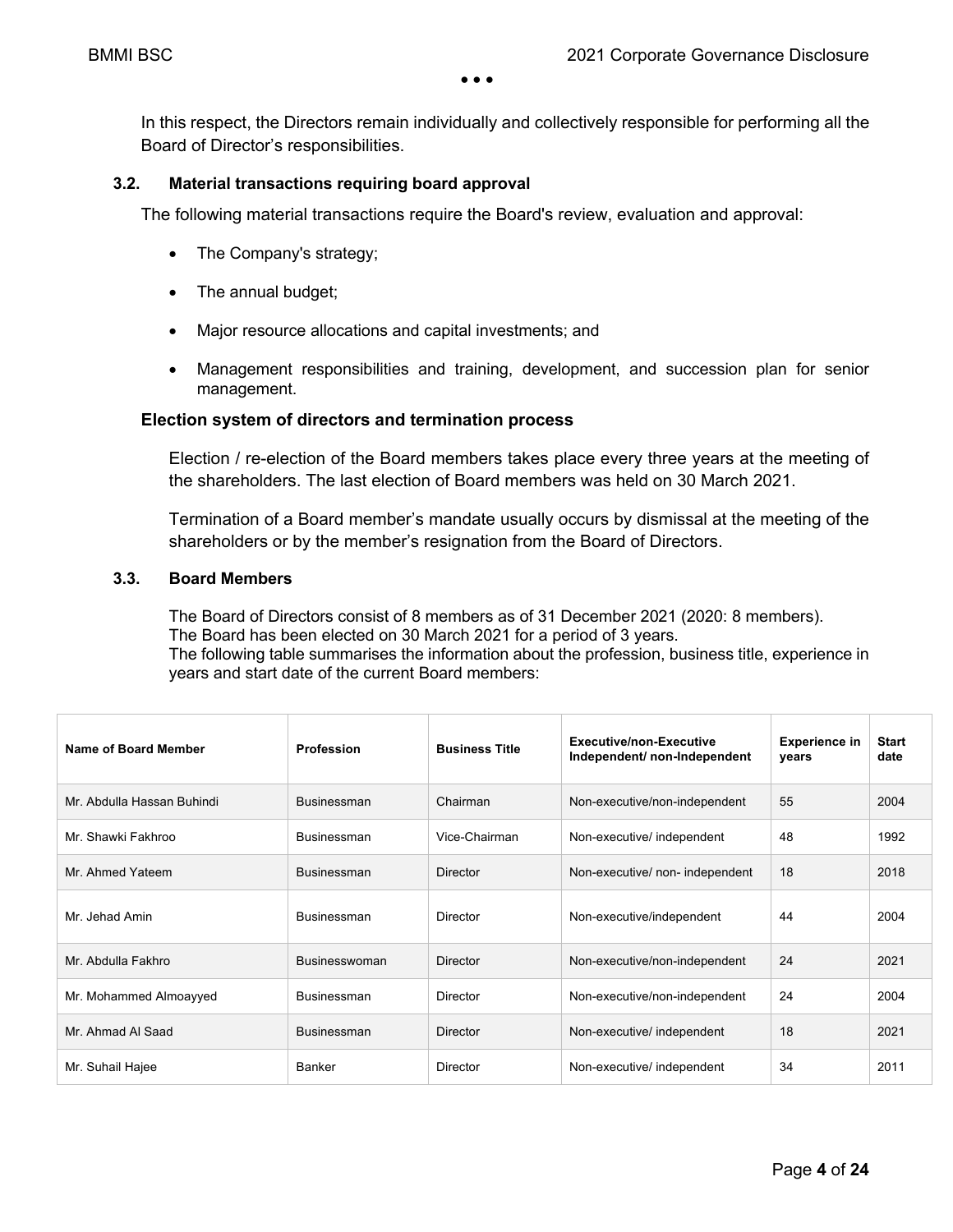#### **3.4. Board members directorship**

| of the<br>Name<br><b>Board member</b>  | other listed companies in<br><b>Bahrain</b> | Number of directorships in Number of directorships in other<br>related commercial entities in<br><b>Bahrain</b> | <b>Key</b><br><b>Position</b><br>in<br><b>Regulatory/ Government</b><br>entities |
|----------------------------------------|---------------------------------------------|-----------------------------------------------------------------------------------------------------------------|----------------------------------------------------------------------------------|
| Mr.<br>Abdulla<br><b>Buhindi</b>       | 3                                           | $\overline{2}$                                                                                                  | none                                                                             |
| Shawki<br>Mr.<br>Fakhroo               | $\overline{2}$                              | 1                                                                                                               | none                                                                             |
| Mr. Jehad Amin                         | 5                                           | 0                                                                                                               | none                                                                             |
| Mr. Mohammed<br>Almoayyed              | $\mathbf 1$                                 | 1                                                                                                               | none                                                                             |
| E <sub>1</sub><br>Ahmad<br>Mr.<br>Saad | $\overline{0}$                              | 1                                                                                                               | none                                                                             |
| Mr. Suhail Hajee                       | 1                                           | 0                                                                                                               | none                                                                             |
| Abdulla<br>Mr.<br>Fakhro               | $\mathbf{0}$                                | 0                                                                                                               | none                                                                             |
| Mr.<br>Ahmed<br>Yateem                 | $\mathbf 1$                                 | 1                                                                                                               | none                                                                             |

#### **3.5. Directors and immediate Family trading of the Company's shares during the year 2021**

| <b>Name</b>                         | <b>Position/Kinship</b> | Held<br><b>Shares</b><br>at<br>as<br>31/12/2021 | <b>Shares</b><br>held<br>as at 31 /12/<br>2020 | <b>Total</b><br>transfer/Purchase<br><b>Transaction</b> | <b>Sale</b><br><b>Total</b><br><b>Transaction</b> |
|-------------------------------------|-------------------------|-------------------------------------------------|------------------------------------------------|---------------------------------------------------------|---------------------------------------------------|
| Abdulla Hassan<br><b>Buhindi</b>    | Chairman                | 133,100                                         | 133,100                                        | nil                                                     | nil                                               |
| Ali<br>Shawki<br>Fakhroo            | Vice-Chairman           | 587,882                                         | 587,882                                        | nil                                                     | nil                                               |
| Ahmad Ebrahim<br>Al Saad            | <b>Director</b>         | nil                                             | nil                                            | nil                                                     | nil                                               |
| Yousif<br>Jehad<br>Ameen            | <b>Director</b>         | 2,000,000                                       | 2,000,000                                      | nil                                                     | nil                                               |
| Abdulla<br>Adel<br>Fakhro           | Director                | nil                                             | nil                                            | nil                                                     | nil                                               |
| Ahmed<br>Mohammed<br>Yateem         | <b>Director</b>         | 61,000                                          | 42,000                                         | 19,000                                                  | nil                                               |
| Mohammed<br>Al<br>Faroug<br>Moayyed | <b>Director</b>         | 637,273                                         | 637,273                                        | nil                                                     | nil                                               |
| Suhail Hajee                        | Director                | nil                                             | nil                                            | nil                                                     | nil                                               |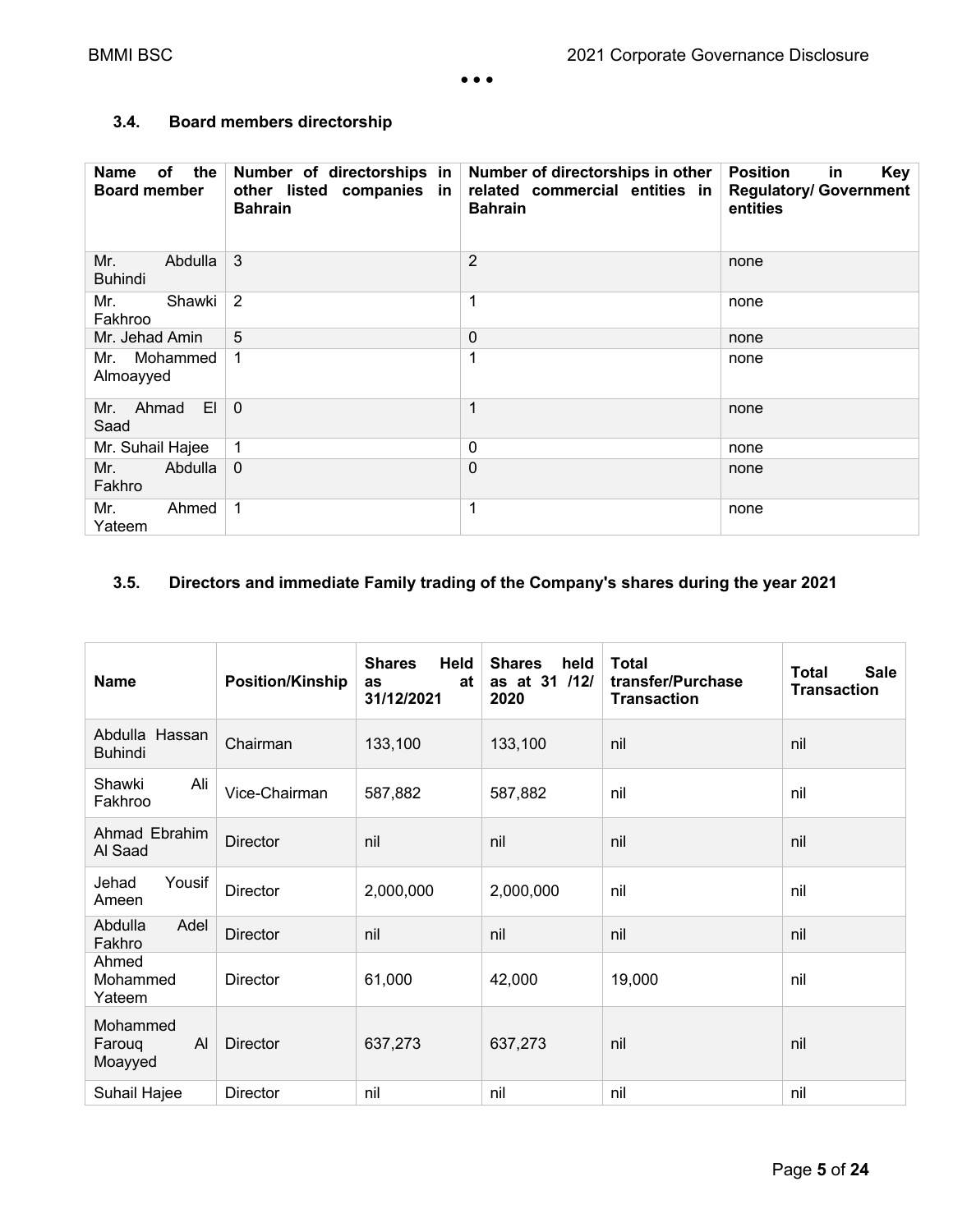#### **Code of conduct and procedures adopted by the Board for monitoring compliance**

The Board of Directors and the Group's employees are expected to maintain the highest level of corporate ethics and personal behaviour. The Group has established a BMMI's Code of Conduct which provides an ethical and legal framework for all employees in the conduct of its business. The BMMI's Code of Conduct defines how the Group relates to its employees, shareholders, and the community in which the Group operates.

The Board of Directors has adopted the BMMI Code of Business Conduct and a Company's Whistleblower Policy to monitor compliance with the Group's ethics. The Code of Business Conduct provides clear directions on conducting business internationally, interacting with governments, communities, business partners and general workplace behaviour, in line with the best practice of corporate governance models and ethics.

#### **4.3 Management**

The following table summarises the information about the business title, experience in years and the qualifications of each member of the Executive Management as at 31 December 2021:

| Name of Executive<br>member        | <b>Designation / Business title</b>                               | <b>Experience</b><br>in years | Qualification                                                                                                                         |
|------------------------------------|-------------------------------------------------------------------|-------------------------------|---------------------------------------------------------------------------------------------------------------------------------------|
| Mr. Marek Sheridan                 | <b>Chief Executive Officer</b>                                    | 38                            | Master of Business Administration.                                                                                                    |
| Mr. Robert Smith                   | Operations Officer<br>Chief<br><b>Contracting &amp; Logistics</b> | 37                            | Bachelor's Degree in Business<br>Administration and<br>Diploma in<br>Hotel and Catering operations.<br>Global Supply Chain Management |
| Mr. Hasan Al Sharaf                | <b>Head of Finance</b>                                            | 18                            | (Accounting<br>BA<br>Honours<br>&<br>Finance)<br><b>ACCA</b>                                                                          |
| Mr.<br>Christopher<br>Charters     | Head of<br>Nader<br>Trading<br>Consumer                           | 18                            | B.Sc. (Hons), Applied Sciences,<br>Higher National Diploma, Hotel,<br>Catering &<br>Institutional<br>Management                       |
| Mr. Basel Al Madani                | Acting Chief Commercial Officer                                   | 28                            | Diploma in A/C Technician                                                                                                             |
| Mrs.<br>Masooma<br>AI<br>Turkumani | <b>Chief People Officer</b>                                       | 27                            | Master of Business Administration<br>(MBA)<br><b>Chartered MCIPD</b>                                                                  |

The following table summarises the total remuneration paid to members of the Executive Management during the year 2021:

| <b>Executive Management Remuneration</b> | 2021    | 2020    |
|------------------------------------------|---------|---------|
|                                          | ВD      | BD      |
| Total                                    | 771,280 | 733,693 |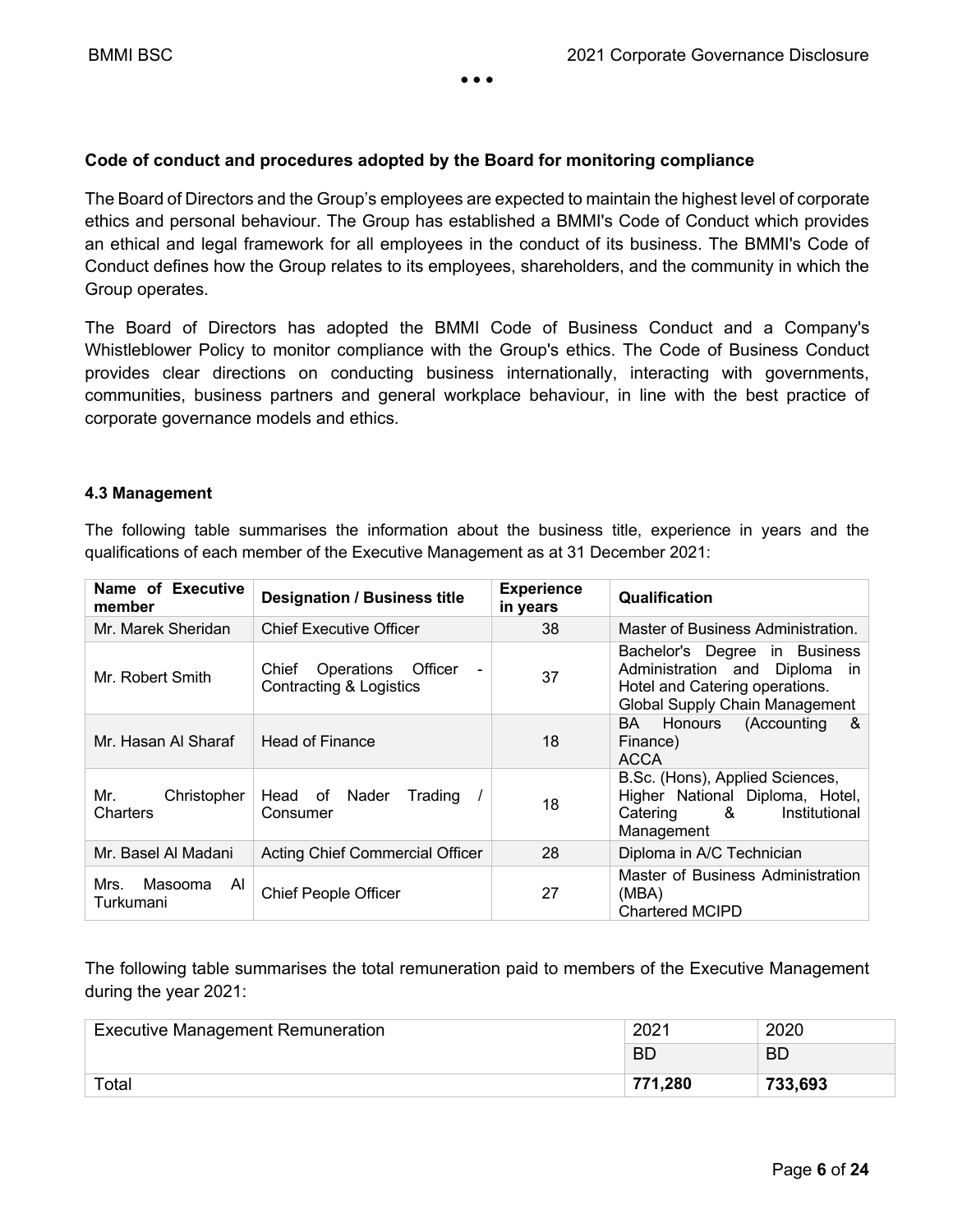**Group Organizational Structure;** 

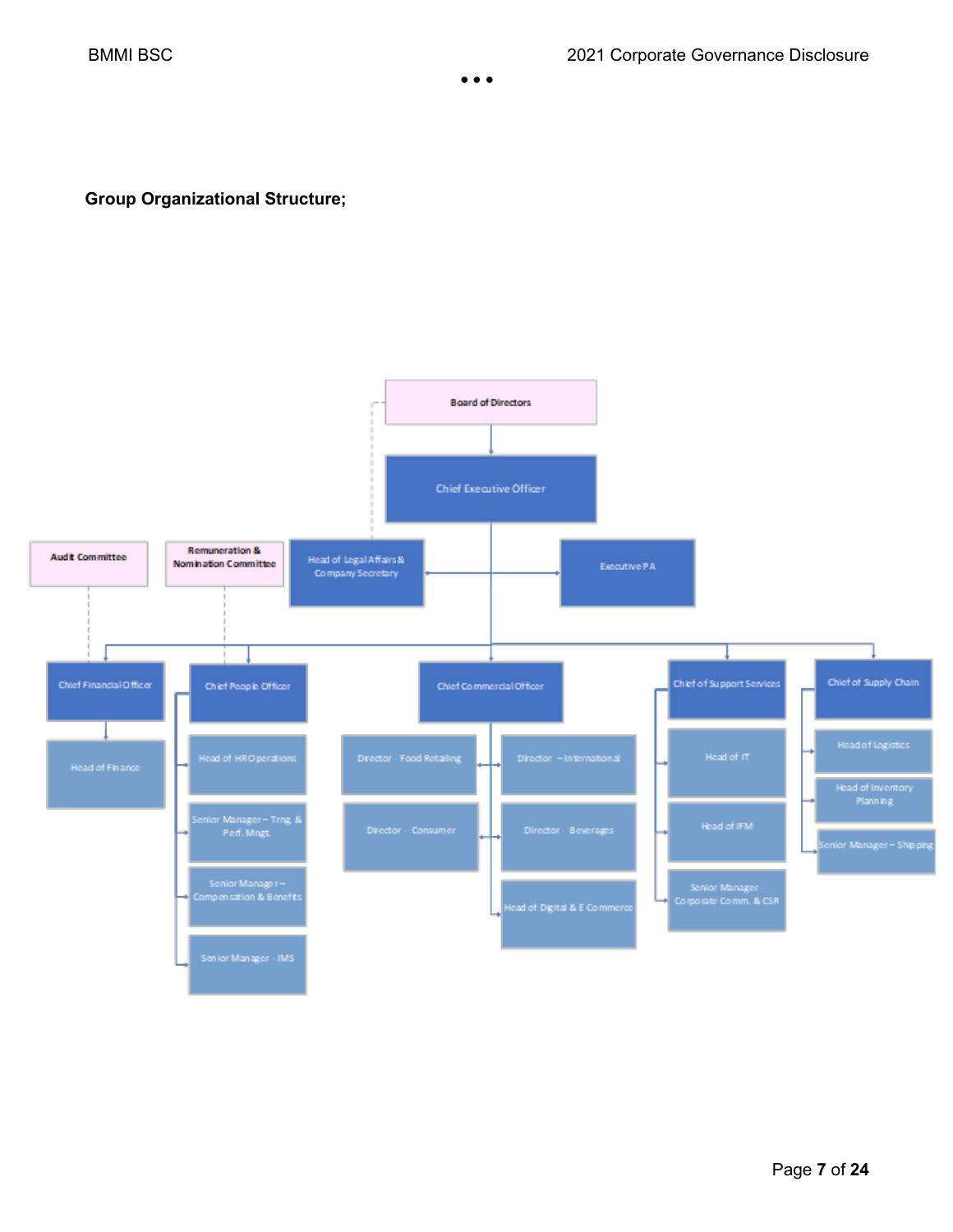# 4. COMMITTEES

The following table summarizes the information about Board's Committees, their members and objectives:

| <b>Board committee</b>                               | Objective                                                                                                                                                                                                                                                                                                                                                                                                                                                                                                                                              | <b>Members</b>                             | <b>Executive/non-</b><br><b>Executive</b>                          |  |  |
|------------------------------------------------------|--------------------------------------------------------------------------------------------------------------------------------------------------------------------------------------------------------------------------------------------------------------------------------------------------------------------------------------------------------------------------------------------------------------------------------------------------------------------------------------------------------------------------------------------------------|--------------------------------------------|--------------------------------------------------------------------|--|--|
|                                                      |                                                                                                                                                                                                                                                                                                                                                                                                                                                                                                                                                        |                                            | Independent/<br>non-<br>Independent                                |  |  |
| <b>Executive Committee</b>                           | The Executive Committee is formed to discuss matters<br>with the Group's management regarding senior                                                                                                                                                                                                                                                                                                                                                                                                                                                   | Mr. Shawki Fakhro                          | Non-executive/<br>independent, Chairman                            |  |  |
|                                                      | financial<br>performance,<br>operational<br>staffing,<br>performance, strategies and all other issues as                                                                                                                                                                                                                                                                                                                                                                                                                                               | Mr. Mohammed Almoayyed                     | Non-executive/non-<br>independent                                  |  |  |
|                                                      | directed by the Board.                                                                                                                                                                                                                                                                                                                                                                                                                                                                                                                                 | Mr. Jehad Amin                             | Non-<br>executive/independent                                      |  |  |
| <b>Investment</b><br>and<br><b>Finance Committee</b> | The Investment and Finance Committee of BMMI is<br>responsible for approving the Group's investment<br>policies, strategies, transactions and reviewing the                                                                                                                                                                                                                                                                                                                                                                                            | Mr. Jehad Amin                             | Non-<br>executive/independent,<br>Chairman                         |  |  |
|                                                      | performance of the Group's investments. The<br>Committee is also to provide assistance to the Board                                                                                                                                                                                                                                                                                                                                                                                                                                                    | Mr. Ahmed Yateem                           | Non-executive/non-<br>independent                                  |  |  |
|                                                      | in the review and oversight of the Group's objectives,<br>strategies and policies.                                                                                                                                                                                                                                                                                                                                                                                                                                                                     | Mr. Abdullah Buhindi                       | Non-executive/non-<br>independent<br>Non-executive/<br>independent |  |  |
|                                                      |                                                                                                                                                                                                                                                                                                                                                                                                                                                                                                                                                        | Mr. Shawki Fakhro                          |                                                                    |  |  |
|                                                      |                                                                                                                                                                                                                                                                                                                                                                                                                                                                                                                                                        | Mr. Suhail Hajee                           | Non-executive/<br>independent                                      |  |  |
| <b>Audit Committee</b>                               | The Audit Committees is responsible for:                                                                                                                                                                                                                                                                                                                                                                                                                                                                                                               | Mr. Abbas Radhi                            | Board Advisor/ Chairman                                            |  |  |
|                                                      | 1) Monitoring the integrity of the Financial Reporting<br>Process, BMMI's systems of Internal Control, review                                                                                                                                                                                                                                                                                                                                                                                                                                          | Mr. Ahmad Al Saad                          | Non-executive/<br>independent                                      |  |  |
|                                                      | of the consolidated financial statements and reports,<br>compliance of the Board with legal and regulatory<br>requirements and the performance of the Group's<br>Internal Audit function.<br>2) To recommend the appointment of External<br>Auditors, agreeing their compensation, overseeing<br>their independence and preparing reports required to<br>be prepared by the Audit Committee pursuant to<br>Central Bank of Bahrain, Bahrain Bourse, Bahrain<br>Commercial Companies Law and other regulatory<br>authorities in the Kingdom of Bahrain. | Mr. Abdulla Fakhro                         | Non-executive/<br>independent                                      |  |  |
| Remuneration<br>and<br>&<br><b>Nomination</b>        | Review and advise the Board on the Board's<br>Composition, new director's<br>nominations<br>and                                                                                                                                                                                                                                                                                                                                                                                                                                                        | Abdulla<br>Hassan<br>Mr.<br><b>Buhindi</b> | Non-executive/<br>non-<br>independent, Chairman                    |  |  |
| <b>Corporate Governance</b><br><b>Committee</b>      | Corporate Governance in addition to Board and Senior<br>Management remuneration.                                                                                                                                                                                                                                                                                                                                                                                                                                                                       | Mr. Shawki Fakhro                          | Non-executive/<br>independent                                      |  |  |
|                                                      |                                                                                                                                                                                                                                                                                                                                                                                                                                                                                                                                                        | Mr. Jehad Amin                             | Non-<br>executive/independent                                      |  |  |
|                                                      |                                                                                                                                                                                                                                                                                                                                                                                                                                                                                                                                                        | Mr. Suhail Hajee                           | Non-<br>executive/independent                                      |  |  |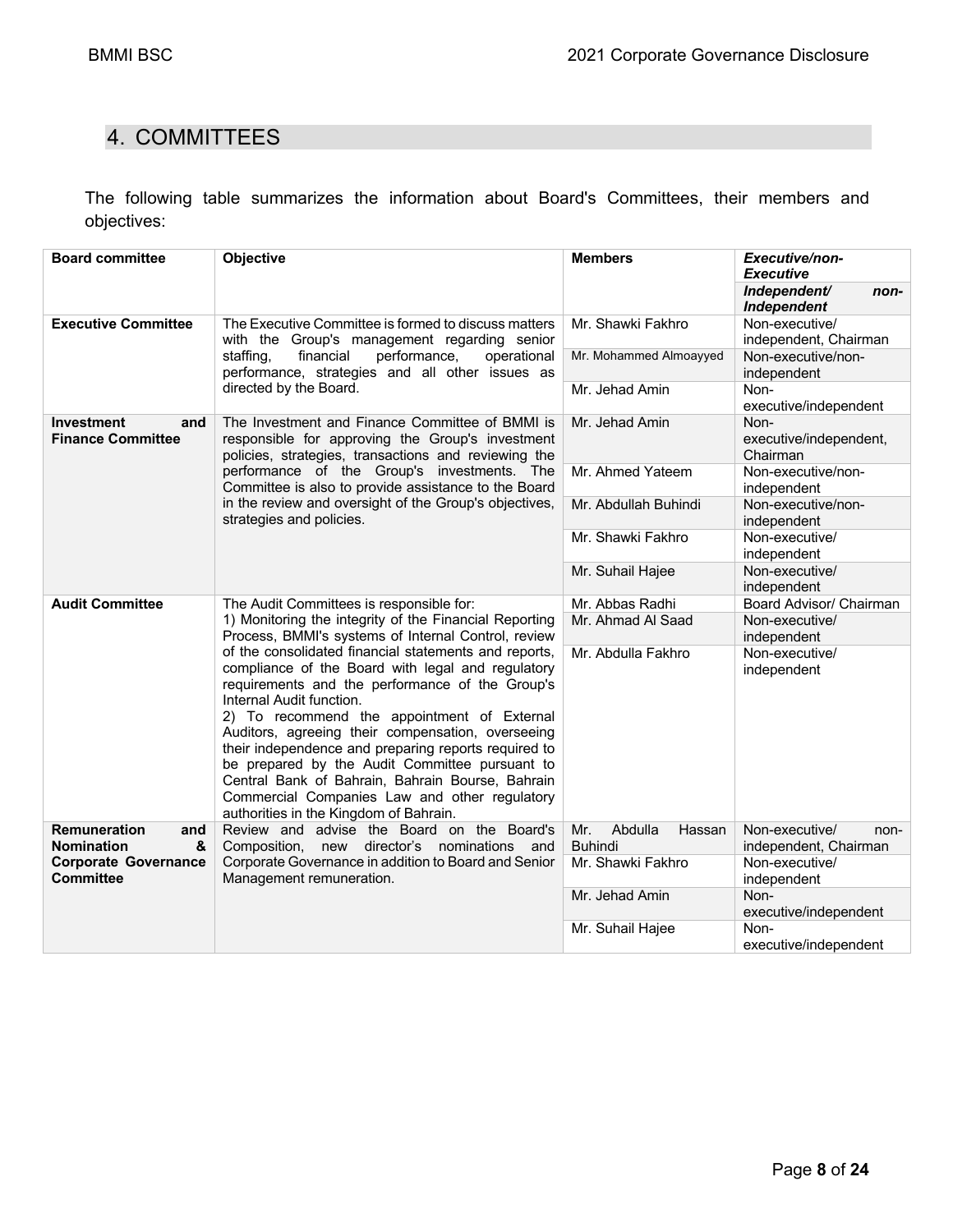#### **Board remuneration**

The table below sets out the remuneration of Board members consistent with the Company's Compensation policy.

#### **2021 Board remuneration**

|                                                    |                                          | <b>Fixed remunerations</b><br><b>Variable remunerations</b>      |                              |                          |         |                                             |                              |                          |                          |                              |                          |                                                                    |                    |
|----------------------------------------------------|------------------------------------------|------------------------------------------------------------------|------------------------------|--------------------------|---------|---------------------------------------------|------------------------------|--------------------------|--------------------------|------------------------------|--------------------------|--------------------------------------------------------------------|--------------------|
| <b>Name</b>                                        | Remunerations of the<br>chairman and BOD | attending Board and<br>committee meetings<br>Total allowance for | Salaries                     | Others                   | Total   | Remunerations of the<br>BOD<br>chairman and | <b>Bonus</b>                 | Incentive plans          | Others                   | Total                        | End-of-service award     | (Does not include expense<br>Aggregate amount<br><u>(andewolle</u> | Expenses Allowance |
| First: Independent / Non-Executive Directors:      |                                          |                                                                  |                              |                          |         |                                             |                              |                          |                          |                              |                          |                                                                    |                    |
| 1- Mr. Suhail Hajee                                | 18,000                                   | 15,000                                                           | $\qquad \qquad \blacksquare$ | $\overline{\phantom{a}}$ | 33,000  | $\overline{\phantom{a}}$                    | $\overline{\phantom{a}}$     | $\overline{a}$           |                          | $\overline{\phantom{a}}$     | $\overline{\phantom{a}}$ | $\overline{\phantom{a}}$                                           |                    |
| 2- Mr. Shawqi<br>Fakhro                            | 20,000                                   | 28,500                                                           | $\overline{\phantom{a}}$     | ٠                        | 48,500  | $\overline{\phantom{a}}$                    | $\overline{a}$               |                          |                          |                              | $\overline{\phantom{0}}$ |                                                                    |                    |
| 3- Mr. Jehad Amin                                  | 20,000                                   | 26,000                                                           | $\blacksquare$               | $\overline{\phantom{a}}$ | 46,000  | $\overline{\phantom{a}}$                    | $\overline{\phantom{a}}$     | L,                       | $\overline{\phantom{a}}$ | $\overline{\phantom{0}}$     | $\overline{\phantom{a}}$ | $\overline{a}$                                                     |                    |
| 4- Mr. Abdulla<br>Fakhro                           | 15,000                                   | 8,000                                                            | $\overline{a}$               |                          | 23,000  | $\overline{a}$                              | $\overline{\phantom{a}}$     |                          |                          |                              |                          |                                                                    |                    |
| 5- Mr. Ahmed Al<br>Saad                            | 15,000                                   | 8,000                                                            | $\blacksquare$               | $\overline{\phantom{a}}$ | 23,000  | $\overline{a}$                              | $\qquad \qquad \blacksquare$ | $\overline{\phantom{a}}$ | $\overline{\phantom{a}}$ | $\overline{a}$               | $\overline{\phantom{a}}$ |                                                                    |                    |
| 6- Mr. Redha Faraj                                 | $\overline{\phantom{a}}$                 | 3,000                                                            | $\overline{\phantom{a}}$     | $\overline{\phantom{a}}$ | 3,000   | $\overline{\phantom{a}}$                    | $\overline{a}$               | $\blacksquare$           | $\overline{\phantom{a}}$ | $\qquad \qquad \blacksquare$ | $\overline{a}$           | $\overline{\phantom{a}}$                                           |                    |
| Second: Non-Executive / Non-Independent Directors: |                                          |                                                                  |                              |                          |         |                                             |                              |                          |                          |                              |                          |                                                                    |                    |
| 1- Mr. Abdulla<br><b>Buhindi</b>                   | 30,000                                   | 20,500                                                           | $\frac{1}{2}$                |                          | 50,500  |                                             | ÷,                           |                          |                          |                              |                          |                                                                    |                    |
| 2- Mr. Mohammed<br>Al Moayyed                      | 15,000                                   | 13,000                                                           | $\frac{1}{2}$                | $\overline{\phantom{a}}$ | 28,000  | $\overline{\phantom{a}}$                    | $\overline{a}$               | $\blacksquare$           | $\blacksquare$           | $\overline{\phantom{a}}$     | $\overline{a}$           |                                                                    |                    |
| 3- Mr. Ahmed<br>Yateem                             | 15,000                                   | 9,000                                                            | $\overline{\phantom{0}}$     | $\overline{\phantom{a}}$ | 24,000  | $\overline{\phantom{a}}$                    | $\overline{\phantom{a}}$     | $\overline{a}$           |                          |                              | Ē,                       |                                                                    |                    |
| 4- Mrs. Mona Al<br>Moayyed                         |                                          | 5,000                                                            | $\qquad \qquad \blacksquare$ | L,                       | 5,000   |                                             | $\overline{a}$               |                          |                          |                              | $\overline{\phantom{0}}$ |                                                                    |                    |
|                                                    |                                          |                                                                  |                              |                          |         |                                             |                              |                          |                          | $\blacksquare$               |                          |                                                                    |                    |
| <b>Total</b>                                       | 148,000                                  | 136,000                                                          | ٠                            |                          | 284,000 |                                             | ۳                            |                          |                          |                              |                          |                                                                    |                    |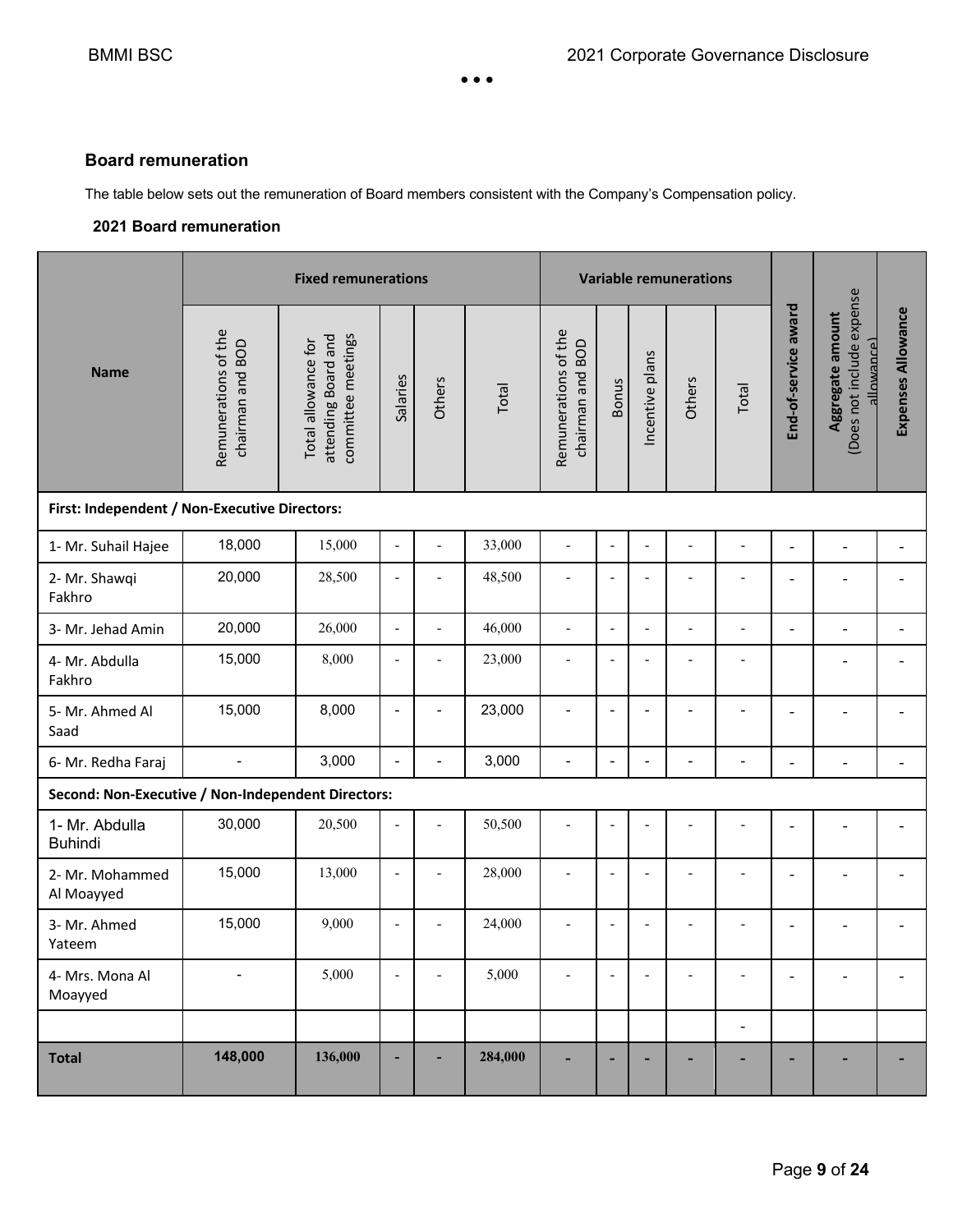#### **4.1.** Executive Committee

The Group should hold a minimum of eight Executive Committee meetings each year. During the year ended 31 December 2021, nine meetings (2020: nine meetings) of the Executive Committee were held. The following table summarises the information about Committee meetings dates and attendance of directors at each meeting:

| <b>Date</b> | <b>Members attended</b> | <b>Members not attended</b> |
|-------------|-------------------------|-----------------------------|
|             | Mr. Shawki Fakhroo      |                             |
| 21-Jan-21   | Mrs. Mona Almoayyed     |                             |
|             | Mr. Jehad Ameen         |                             |
|             | Mr. Shawki Fakhroo      |                             |
| 24-Mar-21   | Mrs. Mona Almoayyed     |                             |
|             | Mr. Jehad Ameen         |                             |
|             | Mr. Shawki Fakhroo      |                             |
| 20-Apr-21   | Mr. Mohammed Almoayyed  |                             |
|             | Mr. Jehad Ameen         |                             |
|             | Mr. Shawki Fakhroo      |                             |
| 25-May-21   | Mr. Mohammed Almoayyed  |                             |
|             | Mr. Jehad Ameen         |                             |
|             | Mr. Shawki Fakhroo      |                             |
| 22-Jun-21   | Mr. Mohammed Almoayyed  |                             |
|             | Mr. Jehad Ameen         |                             |
|             | Mr. Shawki Fakhroo      |                             |
| 14-Jul-21   | Mr. Mohammed Almoayyed  |                             |
|             | Mr. Jehad Ameen         |                             |
|             | Mr. Shawki Fakhroo      |                             |
| 23-Sep-21   | Mr. Mohammed Almoayyed  |                             |
|             | Mr. Jehad Ameen         |                             |
|             | Mr. Shawki Fakhroo      |                             |
| 21-Oct-21   | Mr. Mohammed Almoayyed  |                             |
|             | Mr. Jehad Ameen         |                             |
|             | Mr. Shawki Fakhroo      |                             |
| 18-Nov-21   | Mr. Mohammed Almoayyed  |                             |
|             | Mr. Jehad Ameen         |                             |

The total remuneration for the Executive Committee amounted to BD 31,500 (2020: BD 31,500).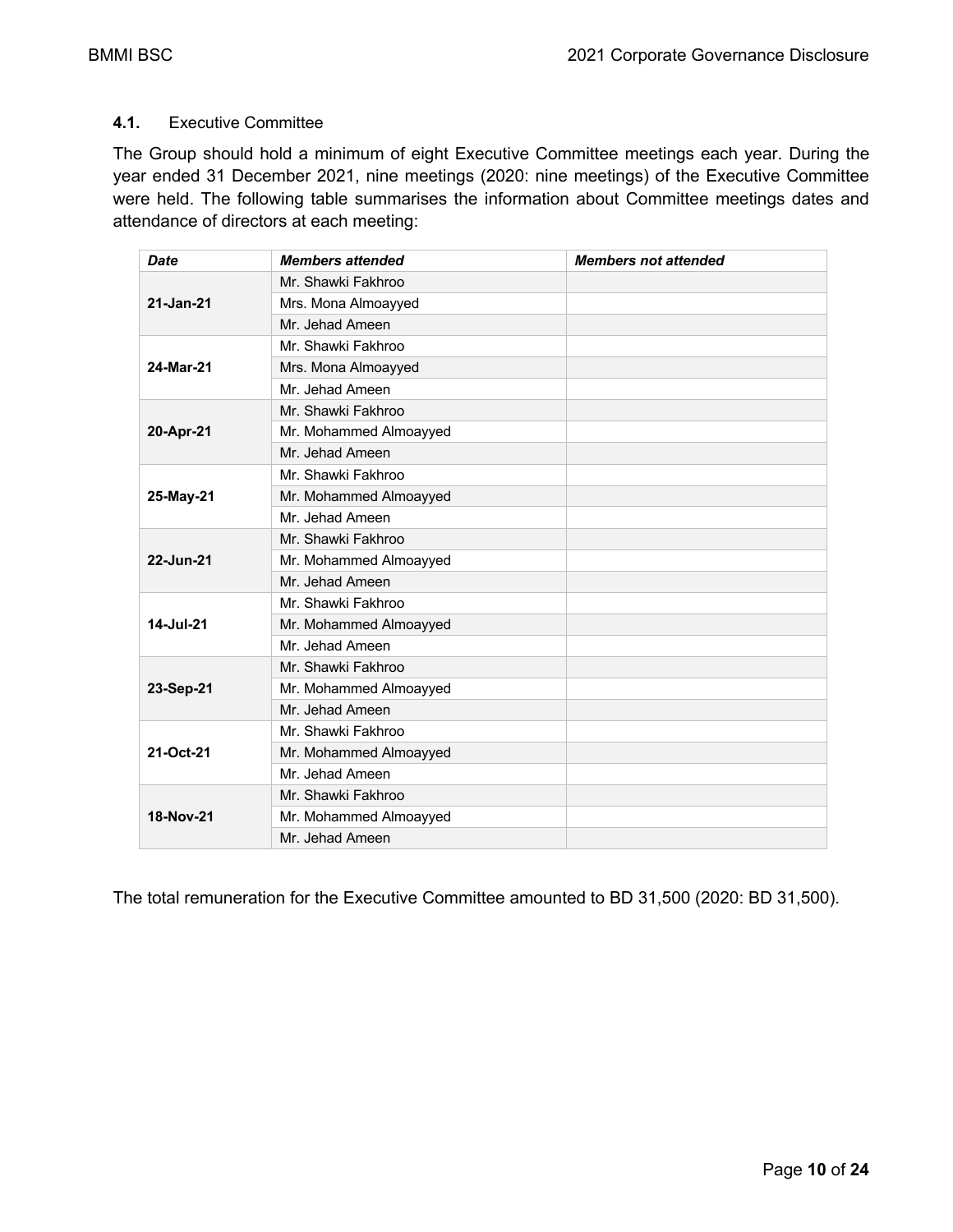#### **4.2.** Investment and Finance Committee

The Group should hold a minimum of four Investment and Finance Committee meetings each year. During the year ended 31 December 2021, four meetings (2020: Three meetings) of the Investment and Finance Committee were held. The following table summarises the information about the Committee meetings dates and attendance of directors at each meeting:

| <b>Date</b> | <b>Members attended</b>    | <b>Members not attended</b> |
|-------------|----------------------------|-----------------------------|
| 21-Jan-21   | Mr. Abdulla Hassan Buhindi |                             |
|             | Mrs. Mona Almoayyed        |                             |
|             | Mr. Jehad Ameen            |                             |
|             | Mr. Shawki Fakhro          |                             |
|             | Mr. Suhail Hajee           |                             |
| 30-Jun-21   | Mr. Shawki Fakhro          |                             |
|             | Mr. Abdulla Hassan Buhindi |                             |
|             | Mr. Suhail Hajee           |                             |
|             | Mr. Jehad Ameen            |                             |
|             | Mr. Ahmed Yateem           |                             |
| 7-Oct-21    | Mr. Shawki Fakhro          |                             |
|             | Mr. Abdulla Hassan Buhindi |                             |
|             | Mr. Suhail Hajee           |                             |
|             | Mr. Jehad Ameen            |                             |
|             | Mr. Ahmed Yateem           |                             |
| 24-Nov21    | Mr. Shawki Fakhro          |                             |
|             | Mr. Abdulla Hassan Buhindi |                             |
|             | Mr. Suhail Hajee           |                             |
|             | Mr. Jehad Ameen            |                             |
|             | Mr. Ahmed Yateem           |                             |

The total remuneration for the Investment and Finance Committee amounted to BD 22,000 (2020: BD 27,500).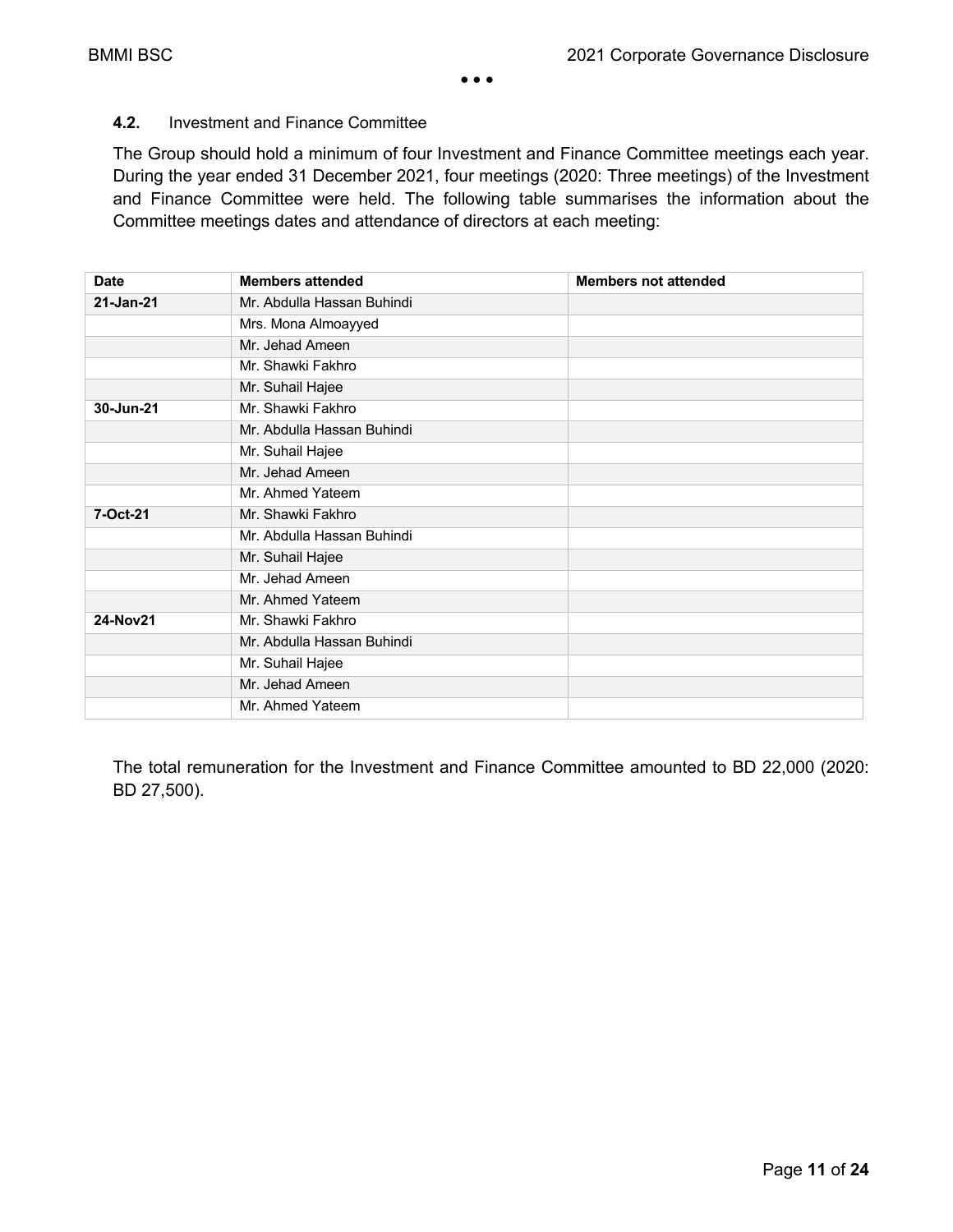#### **4.3.** Audit Committee

The Group should hold a minimum of five Audit Committee meetings each year. During the year ended 31 December 2021, five meetings (2020: five meetings) of the Audit Committee were held. The following table summarises the information about the Committee meetings dates and attendance of directors at each meeting:

| <b>Date</b> | <b>Members attended</b> | <b>Members not attended</b> |
|-------------|-------------------------|-----------------------------|
| 23-Feb-21   | Mr. Redha Faraj         |                             |
|             | Mr. Ahmed Yateem        |                             |
|             | Mr. Mohammed Almoayyed  |                             |
| 26-Apr-21   | Mr. Abbas Radhi         |                             |
|             | Mr. Ahmed AlSaad        |                             |
|             | Mr. Abdulla Fakhroo     |                             |
| 24-Jun-21   | Mr. Abbas Radhi         |                             |
|             | Mr. Ahmed AlSaad        |                             |
|             | Mr. Abdulla Fakhroo     |                             |
| 27-Oct-21   | Mr. Abbas Radhi         |                             |
|             | Mr. Ahmed AlSaad        |                             |
|             | Mr. Abdulla Fakhroo     |                             |
| 22-Nov-21   | Mr. Abbas Radhi         |                             |
|             | Mr. Ahmed AlSaad        |                             |
|             | Mr. Abdulla Fakhroo     |                             |

The total remuneration for the Audit Committee amounted to BD 17,500 (2020: BD 17,500).

*Key Activities of the Committee:* 

1. External Audit and Financial Reporting

External audit is an examination of the Group's financial statements in accordance with the applicable laws, regulations, and reporting standards.

The Committee recommends the appointment of external auditors, in conjunction with the Management, to the Board of Directors and General Assembly.

The Committee reviews BMMI's quarterly reviewed Financial Statements and Annual Audited Financial Statements and recommends to the Board.

The Committee oversees the independence of the External Auditors.

#### 2. Internal Audit

Internal audit is an independent, objective assurance function, appointed to evaluate and improve the effectiveness of risk management, control, and governance processes.

The Group has outsourced its internal audit function, which reports to the Audit and Risk Committee.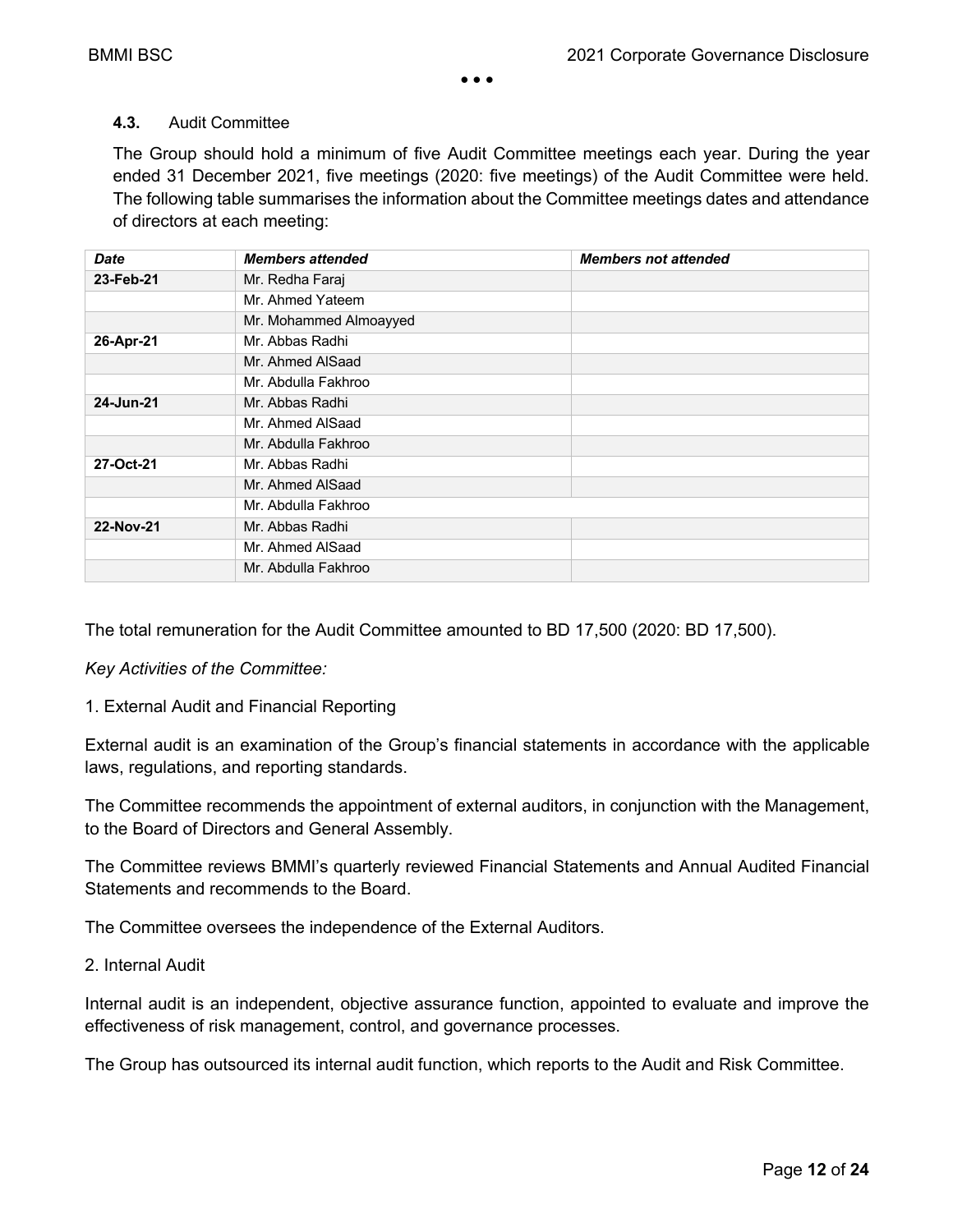The Committee shall discuss with the Internal Auditor the overall scope, methodology, plans and budget for the internal audit. The risk-based internal audit plan includes a significant emphasis on audit review of areas where major risks have been identified (based on risk ranking) under the risk management mechanism.

The Committee reviews the deliverables submitted by the internal auditors and monitors the performance.

#### 3. Enterprise Risk Management

The objective of the Enterprise Risk Management (ERM) is to coordinate activities to maximise opportunities, and reduce the likelihood and the impact of threats, with the goal of optimising value. The objective of the Enterprise Risk Management is to:

- Embed the management of risk as an integral part of business processes;
- Establish an effective system of risk identification, analysis, evaluation and treatment within all areas and segments of the Group;
- Avoid exposure to significant loss;
- Contribute to the achievement of the Group objectives; and
- Assess the benefits and costs of implementing available options and controls to manage risk.

The Group has developed an ERM framework which includes the policy, procedures, risk appetite and tolerance etc. The Group has also established an executive level ERM Committee, headed by the Chief Executive Officer, which reports to the Audit and Risk Committee on a quarterly basis.

#### 4. Compliance

The Group has established an in-house Compliance process, which oversees the regulatory compliance framework and functionally reports to the Audit and Risk Committee.

The Group has established Compliance policies and procedures, which include, but are not limited to, policies regarding anti-money laundering, whistleblowing, personal data protection, customer complaints etc.

The Committee periodically reviews with the Executive Management, including the General Counsel and the Internal Auditors, any correspondence with, or other action by, regulators or governmental agencies and any employee complaints or published reports that raise concerns regarding the Company's financial statements, accounting or auditing matters or compliance with the laws.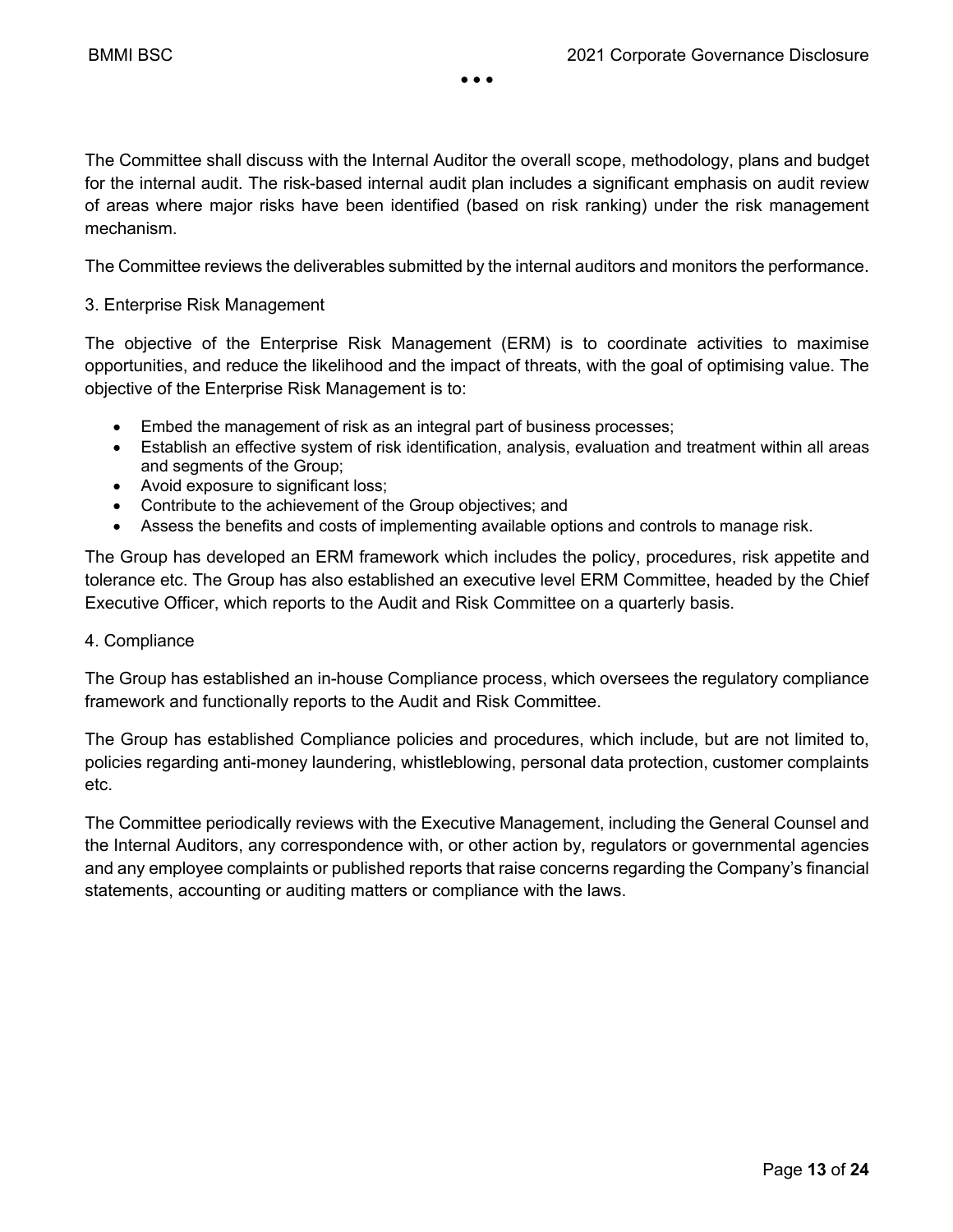#### **4.4.** Remuneration and Nomination and Corporate Governance Committee

The Group should hold a minimum of two Remuneration and Nomination Committee meetings during each year. During the year ended 31 December 2021, seven meetings (2020: three meetings) of the Remuneration and Nomination Committee were held. The following table summarises the information about Committee meetings dates and attendance of directors at each meeting:

| <b>Date</b> | <b>Members attended</b>    | <b>Members not attended</b> |
|-------------|----------------------------|-----------------------------|
| 25-Feb-21   | Mr. Abdulla Hassan Buhindi |                             |
|             | Mr. Shawki Fakhroo         |                             |
|             | Mrs. Mona Almoayyed        |                             |
|             | Mr. Jehad Ameen            |                             |
|             | Mr. Suhail Hajee           |                             |
| 30-Mar-21   | Mr. Abdulla Hassan Buhindi |                             |
|             | Mr. Shawki Fakhroo         |                             |
|             | Mr. Jehad Ameen            |                             |
|             | Mr. Suhail Hajee           |                             |
| 30-Jun-21   | Mr. Abdulla Hassan Buhindi |                             |
|             | Mr. Shawki Fakhroo         |                             |
|             | Mr. Jehad Ameen            |                             |
|             | Mr. Suhail Hajee           |                             |
| 16-Sep-21   | Mr. Abdulla Hassan Buhindi |                             |
|             | Mr. Shawki Fakhroo         |                             |
|             | Mr. Jehad Ameen            |                             |
|             | Mr. Suhail Hajee           |                             |
| 7-Oct-21    | Mr. Abdulla Hassan Buhindi |                             |
|             | Mr. Shawki Fakhroo         |                             |
|             | Mr. Jehad Ameen            |                             |
|             | Mr. Suhail Hajee           |                             |
| 24-Nov-21   | Mr. Abdulla Hassan Buhindi |                             |
|             | Mr. Shawki Fakhroo         |                             |
|             | Mr. Jehad Ameen            |                             |
|             | Mr. Suhail Hajee           |                             |
| 5-Dec-21    | Mr. Abdulla Hassan Buhindi |                             |
|             | Mr. Shawki Fakhroo         |                             |
|             | Mr. Jehad Ameen            |                             |
|             | Mr. Suhail Hajee           |                             |

The total remuneration for the Remuneration and Nomination Committee amounted to BD 28,000 (2020: BD 11,000). No Sitting fees were paid for the meeting held on 5-Dec-2021 as per the Committee's' resolution.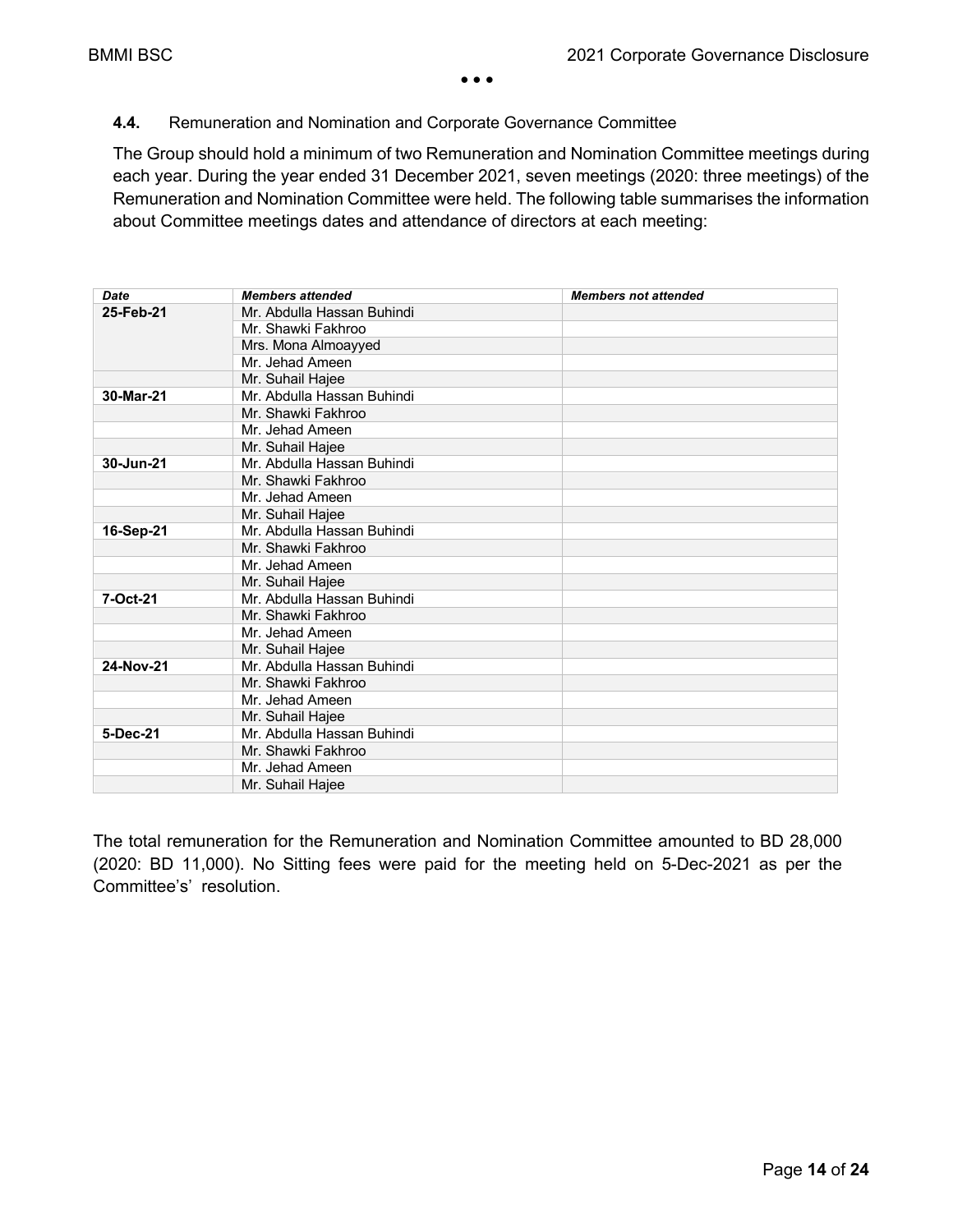# 5. CORPORATE GOVERNANCE OFFICER

| Name                 | Mr. Jad Moukheiber                                                                            |
|----------------------|-----------------------------------------------------------------------------------------------|
| Qualification        | Bachelors at Law<br>Master's in Political Sciences<br>$\mathcal{R}$<br>International Affairs. |
| Date of Appointment  | 2012                                                                                          |
| <b>Office Number</b> | +973 17746113                                                                                 |
| Office email         | jmukheiber@bmmi.com.bh                                                                        |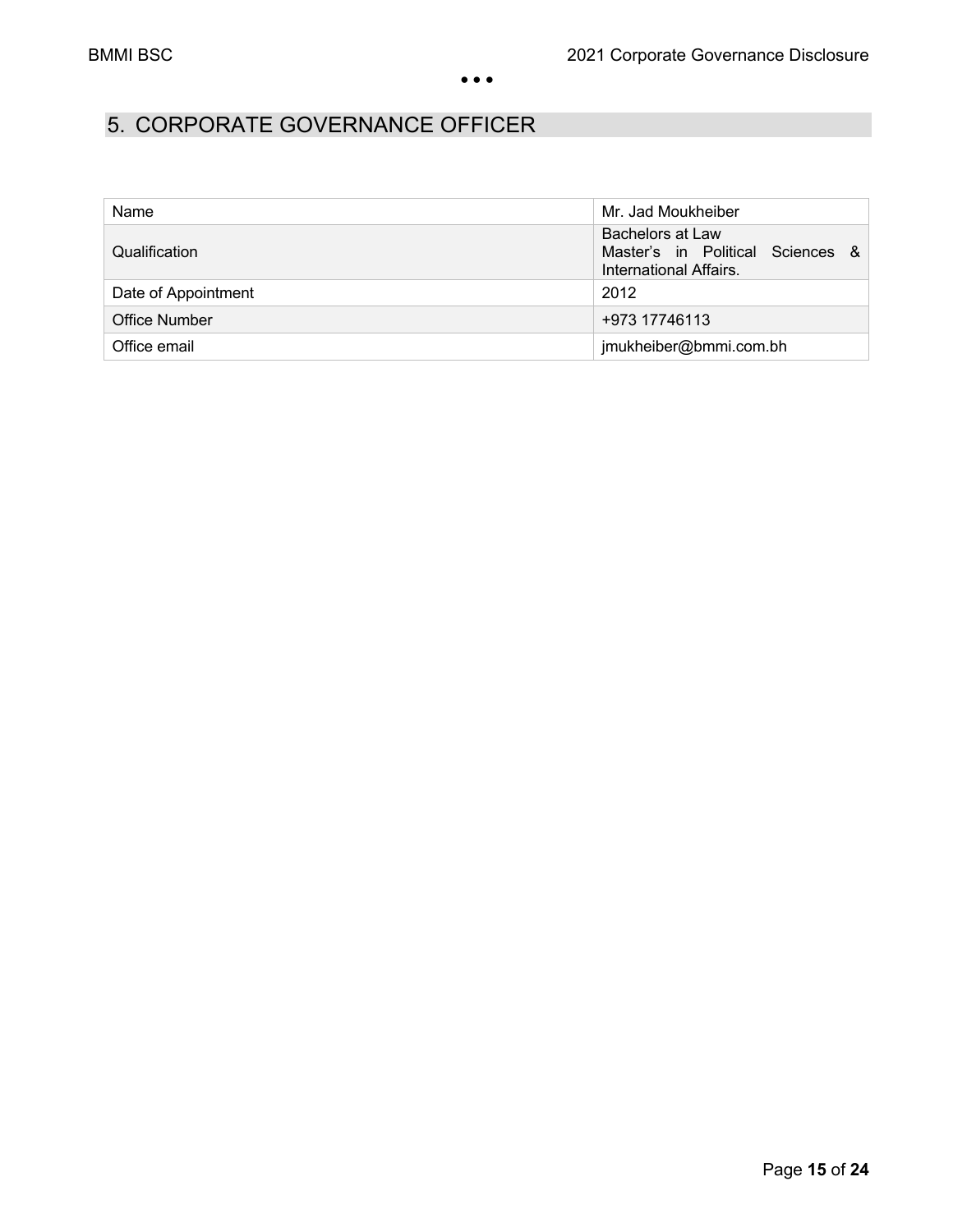# 6. EXTERNAL AUDITORS

Ernest & Young (EY) is one of the Largest International Audit Firms with extensive blue-chip experience in Audit, Assurance, Advisory, Tax and Transaction Advisory Services.

| Name of Audit Firm                                         | Ernst & Young (EY) |
|------------------------------------------------------------|--------------------|
| Years of Service as the Company's external Auditors        | 14 years           |
| Name of Partner in Charge of the Company's Audit           | Kazim Merchant     |
| The Partner's years of service as in-charge of the company | 3 Year             |
| Total Audit Fees for the year ended 31 December 2020       | BD 31,025          |
| Other Special fees for non-audit Services                  | None               |

# 7. CONFLICT OF INTEREST

In the instance of a conflict of interest arising because of any business transaction or any type of resolution to be taken, the concerned Board member shall refrain from participating at the discussion of such transaction or resolution to be taken. In this respect, BMMI's Board members usually inform the Board of a potential conflict of interest prior to the discussion of any transaction or resolution. The concerned Board member(s) also refrain from voting in any instances where conflict of interest may arise. The abstention of Board members from voting is also recorded in the minutes of the meeting where the conflict of Interest has occurred. On the other hand, the Board hereby recognises some exceptions mainly pertaining to the Board, Board Committees' composition and Board Members whereby such exceptions remain necessary and vital to the Company's Sound Governance, Interest Safeguard and Continuity. With regard to Third Party related Transactions, the below list stipulates the details of such transactions that, prior to closure, were subject to the Group's Rigorous policy for Contracts Tendering & Award.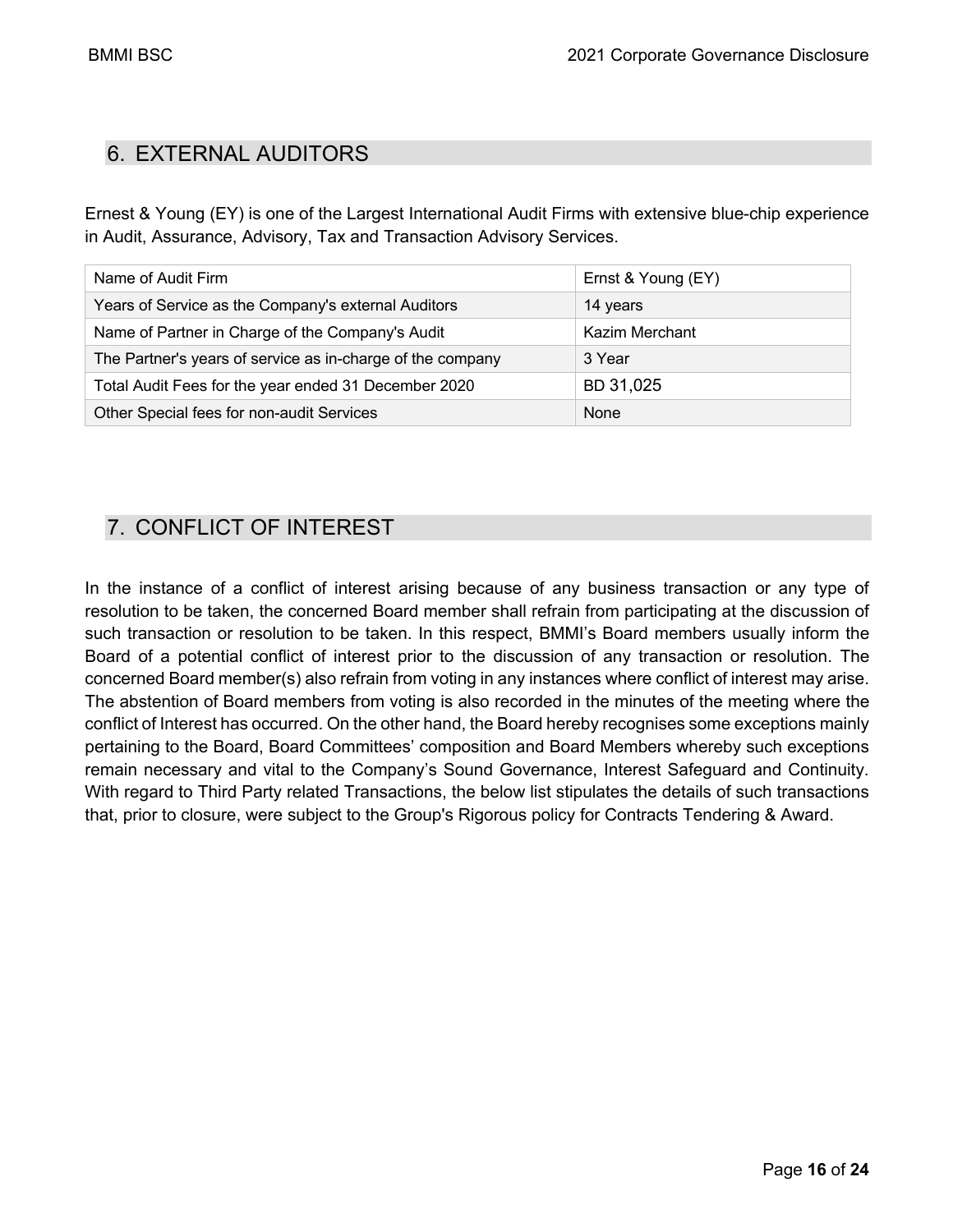# 8. RELATED PARTY TRANSACTIONS 2021

| Name                                                               | <b>Country of incorporation</b> | <b>Transactions/balances</b>                                  | Relationship                  |                        |
|--------------------------------------------------------------------|---------------------------------|---------------------------------------------------------------|-------------------------------|------------------------|
| Banz Group B.S.C.                                                  | Kingdom of Bahrain              | Revenue<br><b>Receivables</b>                                 | BD 859.53<br>BD 859.53        | Other related<br>party |
| <b>UQLC Facility Management</b><br><b>Company Limited</b>          | Kingdom of Bahrain              | Receivables                                                   | BD 355,923                    | Joint Venture          |
| Metro Market (TRAFCO) Budaiya'a                                    | Kingdom of Bahrain              | Revenue<br>Receivables                                        | BD 32,484.31<br>BD 2,665.42   | Other related<br>party |
| <b>Almoayyed Security</b>                                          | Kingdom of Bahrain              | General and<br>administrative<br>expenses                     | BD 105,376.32                 | Other related party    |
| <b>Ashraf's</b>                                                    | Kingdom of Bahrain              | Payables<br>General and<br>administrative<br>expenses/Project | BD 78,923.51<br>BD 268,217.72 | Other related party    |
| <b>Almoayyed Cleaning &amp;</b><br>Maintenance W.L.L.              | Kingdom of Bahrain              | General and<br>administrative<br>expenses                     | BD 157,982.67                 | Other related party    |
| Almoayyed Distribution W.L.L.                                      | Kingdom of Bahrain              | Payables<br>General and<br>administrative<br>expenses         | BD 4,545.23<br>BD 16,055.82   | Other related party    |
| <b>Shutdown</b><br><b>Maintenance Services</b><br>W.L.L            | Kingdom of Bahrain              | Payables<br>General and<br>administrative<br>expenses         | BD 315.00<br>BD 28,696.71     | Other related<br>party |
| <b>Almoayyed Car Leasing - Division</b><br>of Yousif Khalil & Sons | Kingdom of Bahrain              | Payables<br>General and<br>administrative<br>expenses         | BD 87,140.53<br>BD 395,598.04 | Other related party    |
| <b>Almoayyed Interiors</b>                                         | Kingdom of Bahrain              | General and<br>administrative<br>expenses/Project             | <b>BD Nil</b>                 | Other related party    |
| Trafco Group B.S.C.                                                | Kingdom of Bahrain              | Payables<br>General and<br>administrative<br>expenses         | BD 27,035.55<br>BD 165,157.55 | Other related party    |
| <b>Bahrain Cinema</b><br>Company B.S.C.                            | Kingdom of Bahrain              | Receivables<br>Revenue                                        | BD 3,695.78<br>BD 9,205.68    | Other related<br>party |
| <b>Bahrain Duty Free</b><br><b>Complex</b>                         | Kingdom of Bahrain              | <b>Receivables</b><br>Revenue                                 | BD 4.503.80<br>BD 43,500.62   | Other related party    |
| <b>Bahrain Electromechanical</b><br>Services Co. W.L.L.            | Kingdom of Bahrain              | Payables<br>General and<br>administrative<br>expenses/Project | BD 2,604.00<br>BD 278,617.18  | Other related party    |
| <b>Bahrain National Holding</b>                                    | Kingdom of Bahrain              | Receivable<br>Revenue                                         | BD 3,300<br>BD 13,200         | Other related party    |
| <b>Yateem Airconditioning Company</b><br>W.L.L                     | Kingdom of Bahrain              |                                                               |                               | Other related party    |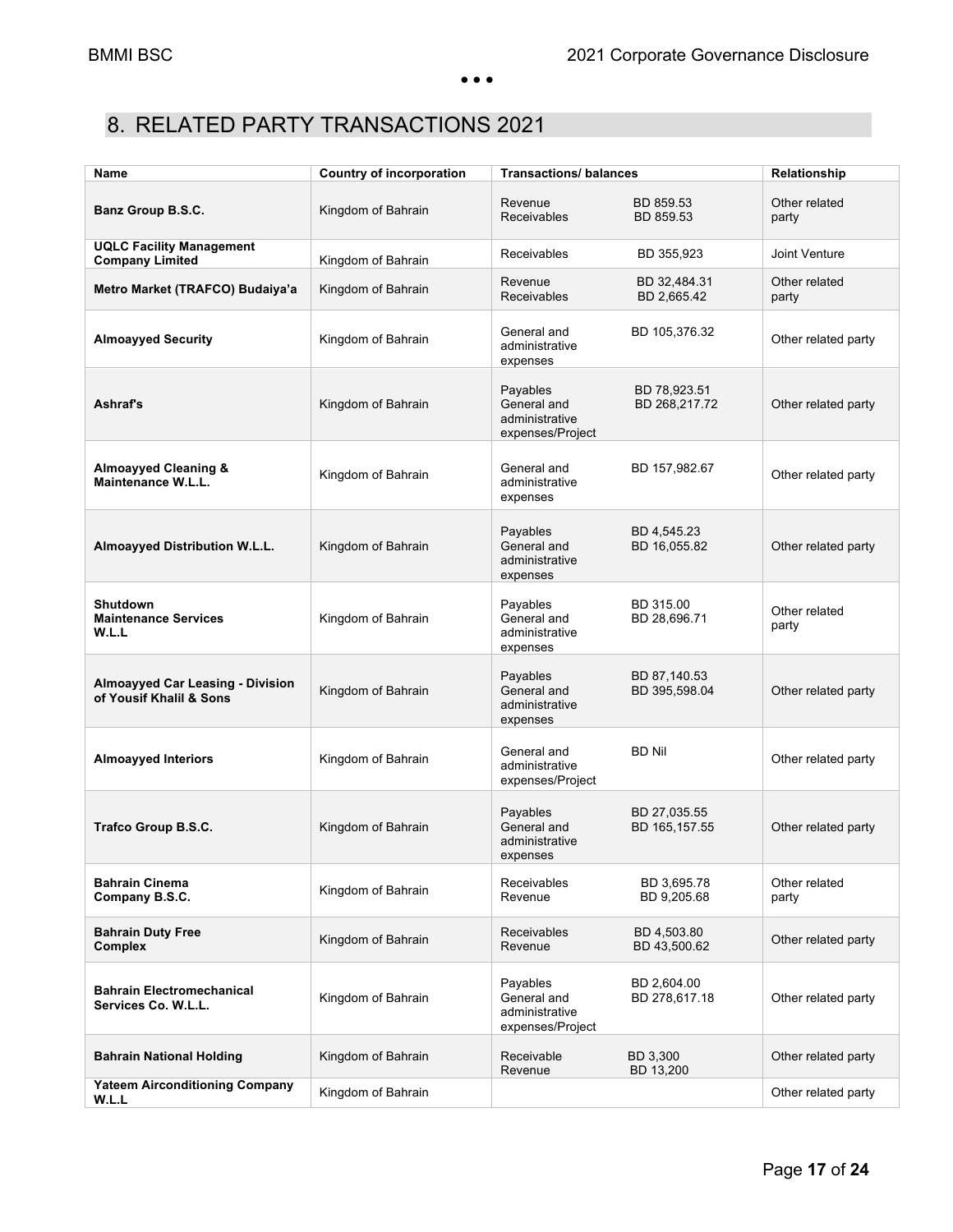|                                    |                    | Payables<br>General and<br>administrative<br>expenses | BD 1,365<br>BD 4,242          |                     |
|------------------------------------|--------------------|-------------------------------------------------------|-------------------------------|---------------------|
| <b>Almoayyed Computers</b>         | Kingdom of Bahrain | Payables<br>General and<br>administrative<br>expenses | BD 26,775.55<br>BD 334,897.06 | Other related party |
| <b>Almoayyed Fire &amp; Safety</b> | Kingdom of Bahrain | Payables<br>General and<br>administrative<br>expenses | BD 110.25<br>BD 1,390.73      | Other related party |
| Almoayyed & sons                   | Kingdom of Bahrain | Payables<br>General and<br>administrative<br>expenses | BD 1,213.79<br>BD 43,774.04   | Other related party |
| <b>Banz</b>                        | Kingdom of Bahrain | Payables<br>General and<br>administrative<br>expenses | <b>BD Nil</b><br>BD 3,564.75  | Other related party |

### 9. MEANS OF COMMUNICATION WITH SHAREHOLDERS AND INVESTORS

The Group is committed to providing relevant and timely information to its shareholders in accordance with its continuous disclosure obligations under the Code of Corporate Governance.

Information is communicated to shareholders through the distribution of the Group's Annual Report and other communications. All releases are posted on the Group's website and released to the shareholders and Bahrain Bourse in a timely manner.

The Company Secretary is responsible for communications with the shareholders and Bahrain Bourse and ensuring that the Company meets its continuous disclosure obligations.

### 10.EVALUATION OF BOARD PERFORMANCE

The Annual General Meeting of these shareholders evaluates on annual basis the Board of Directors' performance and absolves it from liabilities.

### 11.SOCIAL RESPONSIBILITY

**Review of internal control processes and procedures**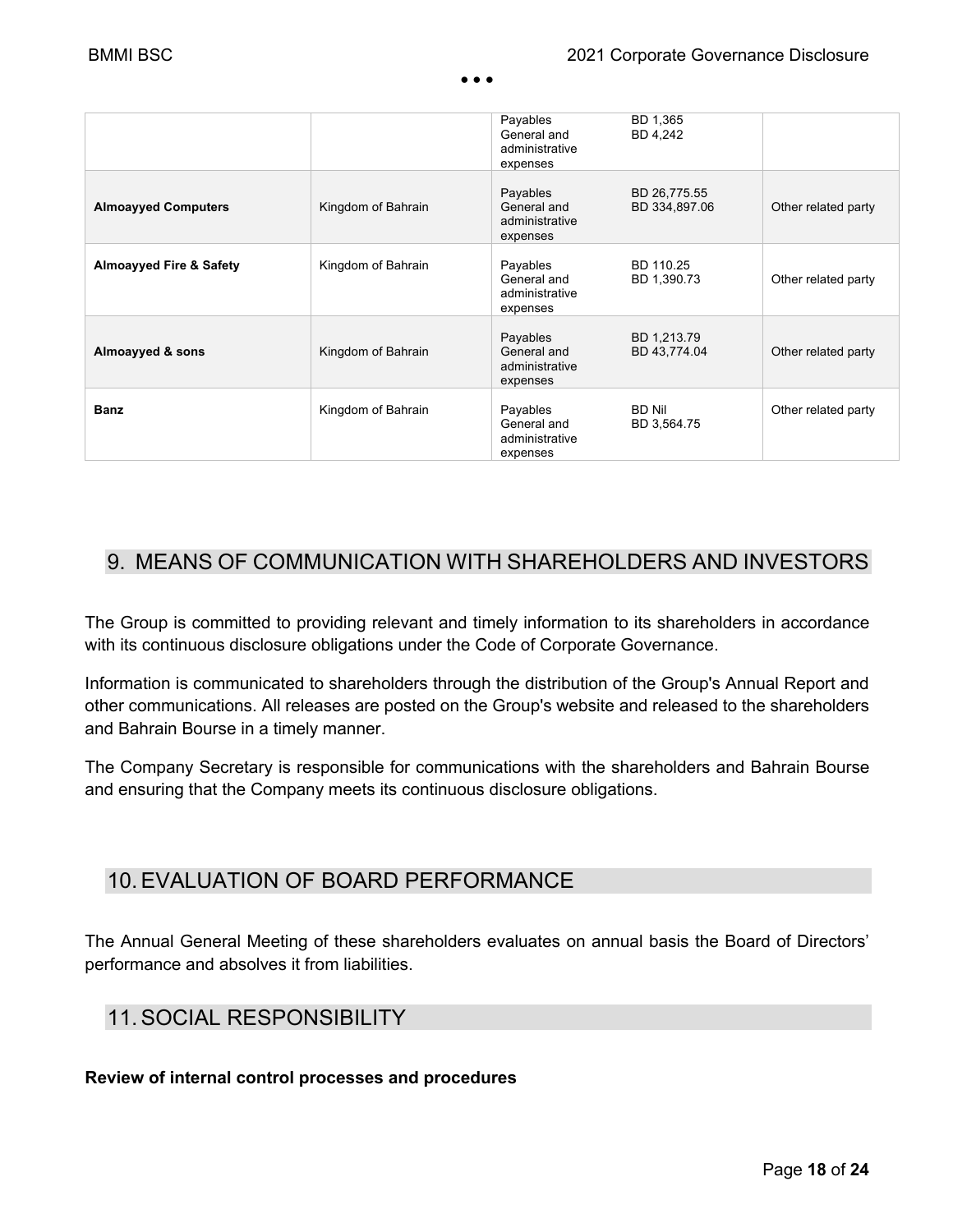The review of internal control process and procedures is performed regularly by the Group's internal auditors, which is outsourced, to ensure independence, transparency, and efficiency.

The Group discharges its social responsibilities through corporate donations and sponsorships and Alosra Charity Foundation's expenditure on projects aiming at social sustainable development and relief. Below is a list of 2021 Corporate CSR Activities & Contributions: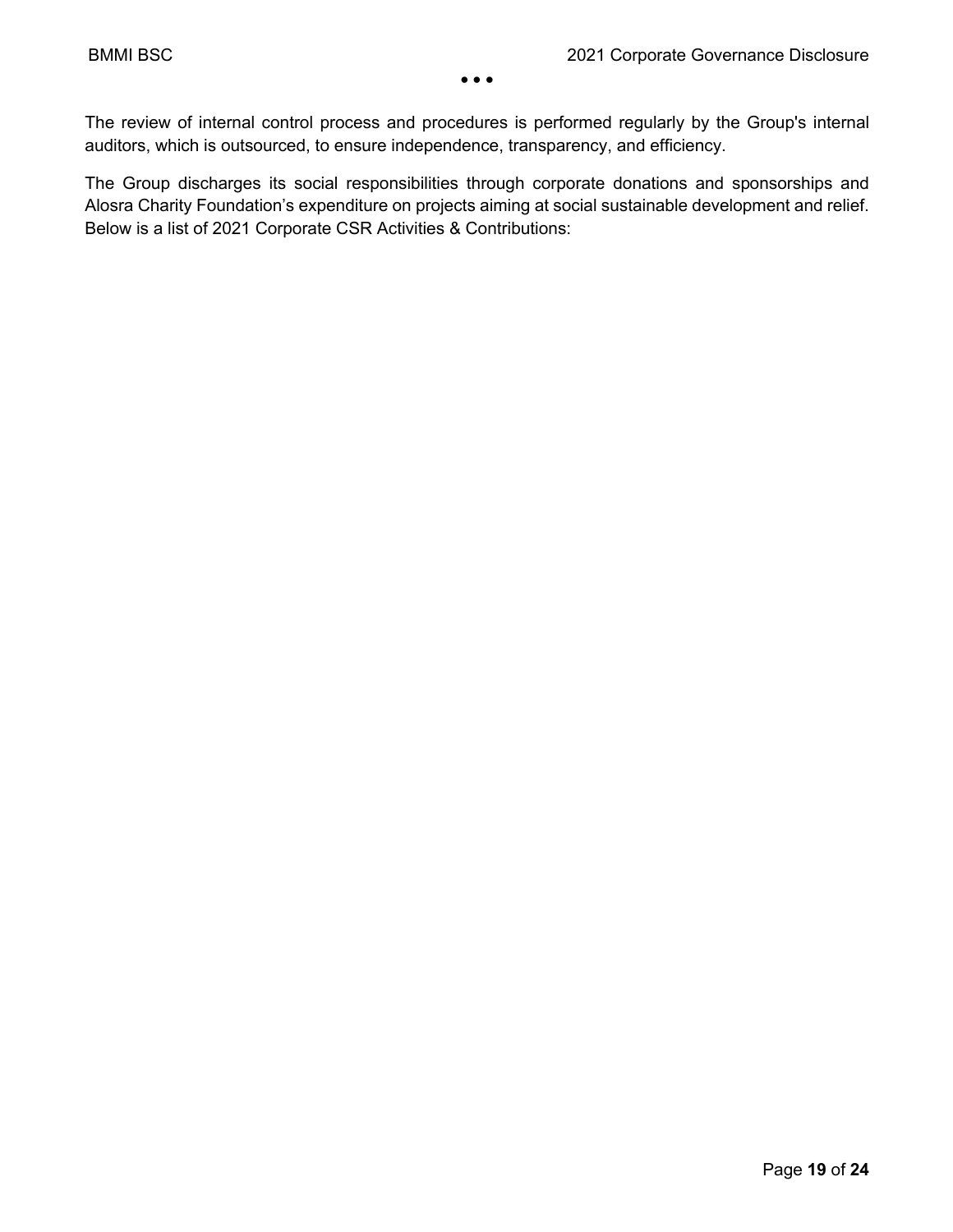| 2021 Corporate Sponsorships                              |                                                                                                                                                                                                                   |                   |                        |
|----------------------------------------------------------|-------------------------------------------------------------------------------------------------------------------------------------------------------------------------------------------------------------------|-------------------|------------------------|
| <b>Busaiteen Sports &amp; Cultural</b><br>Club           | Annual support of club sports and social<br>activities                                                                                                                                                            | January 21,2021   | BD 2,000               |
| Confident Children out of<br>Conflict & Calouh Orphanage | Food items donation                                                                                                                                                                                               | February 2, 2021  | BD 2,000               |
| Future Society for Youth                                 | Psychological and social support services for<br>children with cancer under the 'Smile' initiative                                                                                                                | February 2, 2021  | <b>BD 500</b>          |
| The Charity Capital Association                          | Donation to support the annual activities of the<br>charity especially towards its upcoming<br>Ramadan initiatives                                                                                                | March 7, 2021     | <b>BD 300</b>          |
| Indian Ladies Association                                | SNEHA (a free recreation centre for mentally<br>challenged children of all nationalities)                                                                                                                         | May 3, 2021       | <b>BD 1500</b>         |
| Rotary Club of Salmaniya                                 | Supporting the 'Helping Hnds' intitiative where<br>we will dedicate the upcoming Rotary year<br>supporting those who have substantially and<br>negatively affected focusin on Youth,<br>Community and Environment | May 3, 2021       | <b>BD 500</b>          |
| Rotary Club of Manama                                    | Gold sponsorship of the Rotary International<br>8 <sup>th</sup> District Conference                                                                                                                               | May 20, 2021      | <b>BD 5.000</b>        |
| Dar Albilad for Journalism.<br>Publishing & Distribution | Al Bilad Video Documentation promoting<br>BMMI as an employer of choice on World<br>Youth Day                                                                                                                     | August 29, 2021   | <b>BD 350</b>          |
| The Art Space                                            | Solo exhibition to portray and celebrate<br>Women in the Middle East with all proceeds<br>going to Shamsaha                                                                                                       | August 30, 2021   | BD 1,200               |
| <b>Bahrain Trust Foundation</b>                          | Supporting 20 students with electronics                                                                                                                                                                           | October 10, 2021  | BD 3,500               |
| Mashq gallery                                            | 2021-2022 events calendar sponsorship                                                                                                                                                                             | November 21, 2021 | <b>BD 500</b>          |
| Confident Children out of<br>Conflict                    | Food items donation                                                                                                                                                                                               | November 29, 2021 | <b>BD 500</b>          |
| Calouh Orphange                                          | Food items donation                                                                                                                                                                                               | November 29, 2021 | <b>BD 500</b>          |
|                                                          |                                                                                                                                                                                                                   |                   | <b>Total BD 18,350</b> |

# 12.STATEMENT OF SHAREHOLDERS EQUITY

| Consolidated Shareholding Pattern as on 31/12/2021                     |     |           |             |  |  |  |  |  |
|------------------------------------------------------------------------|-----|-----------|-------------|--|--|--|--|--|
| % To Equity<br><b>No.of Holders</b><br><b>Total Shares</b><br>Category |     |           |             |  |  |  |  |  |
| <b>INDIVIDUAL</b>                                                      | 310 | 53433057  | 36.490874 % |  |  |  |  |  |
| <b>PRIVATE COMPANIES</b>                                               | 40  | 36582389  | 24.983099 % |  |  |  |  |  |
| <b>CLOSED LOCAL COMPANIES</b>                                          | 12  | 26188800  | 17.885037 % |  |  |  |  |  |
| PUBLIC LOCAL COMPANIES REGISTERED IN BHB                               |     | 25358415  | 17.317945 % |  |  |  |  |  |
| <b>BOARD MEMBERS</b>                                                   |     | 3755408   | 2.564669 %  |  |  |  |  |  |
| <b>INDIVIDUAL PRIVATE COMPANIES</b>                                    |     | 247425    | 0.168973 %  |  |  |  |  |  |
| <b>INSURANCE COMPANIES</b>                                             |     | 805255    | 0.549930 %  |  |  |  |  |  |
| PROF, CUL., WOMEN, CHARITY AND RELIGN. SOCIETY                         |     | 52800     | 0.036059 %  |  |  |  |  |  |
| <b>LOCAL INVESTOR</b>                                                  |     | 5000      | 0.003415 %  |  |  |  |  |  |
| <b>Total</b>                                                           | 381 | 146428549 | $100.00 \%$ |  |  |  |  |  |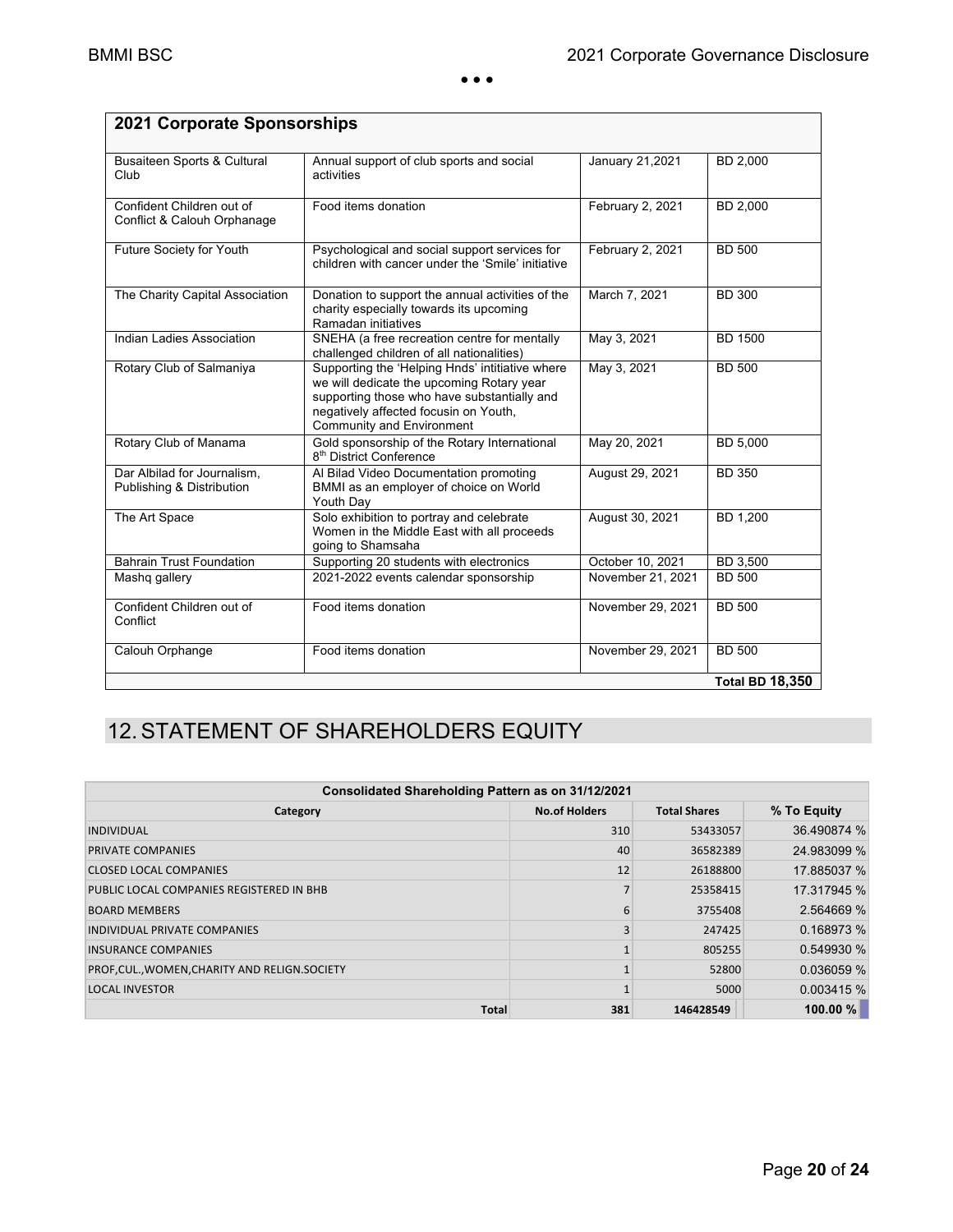| Shareholders holding 5 % and above Shares as on 31/12/2021 |                                                |                              |              |             |                         |             |                                                                                  |
|------------------------------------------------------------|------------------------------------------------|------------------------------|--------------|-------------|-------------------------|-------------|----------------------------------------------------------------------------------|
| <b>Shareholder No</b>                                      | <b>Name</b>                                    | Previous Holdings 31/12/2020 | Buying $(+)$ | Selling (-) | <b>Present Holdings</b> | % of equity | Category                                                                         |
| <b>BAH34201CR</b>                                          | A.M.<br>Yateem<br>Bros.<br>W.L.L.              | 14646989                     | $\mathbf 0$  | 0           | 14646989                | 10.00%      | <b>PRIVATE</b><br><b>COMPANIES</b>                                               |
| <b>BAH2350901CR</b>                                        | <b>Bahrain</b><br>Duty Free<br>Shop<br>Complex | 11108513                     | $\Omega$     | $\mathbf 0$ | 11108513                | 7.59%       | <b>PUBLIC</b><br><b>LOCAL</b><br><b>COMPANIES</b><br><b>REGISTERED</b><br>IN BHB |
| <b>BAH142701CR</b>                                         | Y.K.<br>Almoayyed<br>Sons<br>&<br>B.S.C.(C)    | 8742189                      | $\mathbf 0$  | 0           | 8742189                 | 5.97%       | <b>CLOSED</b><br><b>LOCAL</b><br><b>COMPANIES</b>                                |

Description of the Shareholders who hold 5% or more of the Company's Share Capital as at 31/12/2021.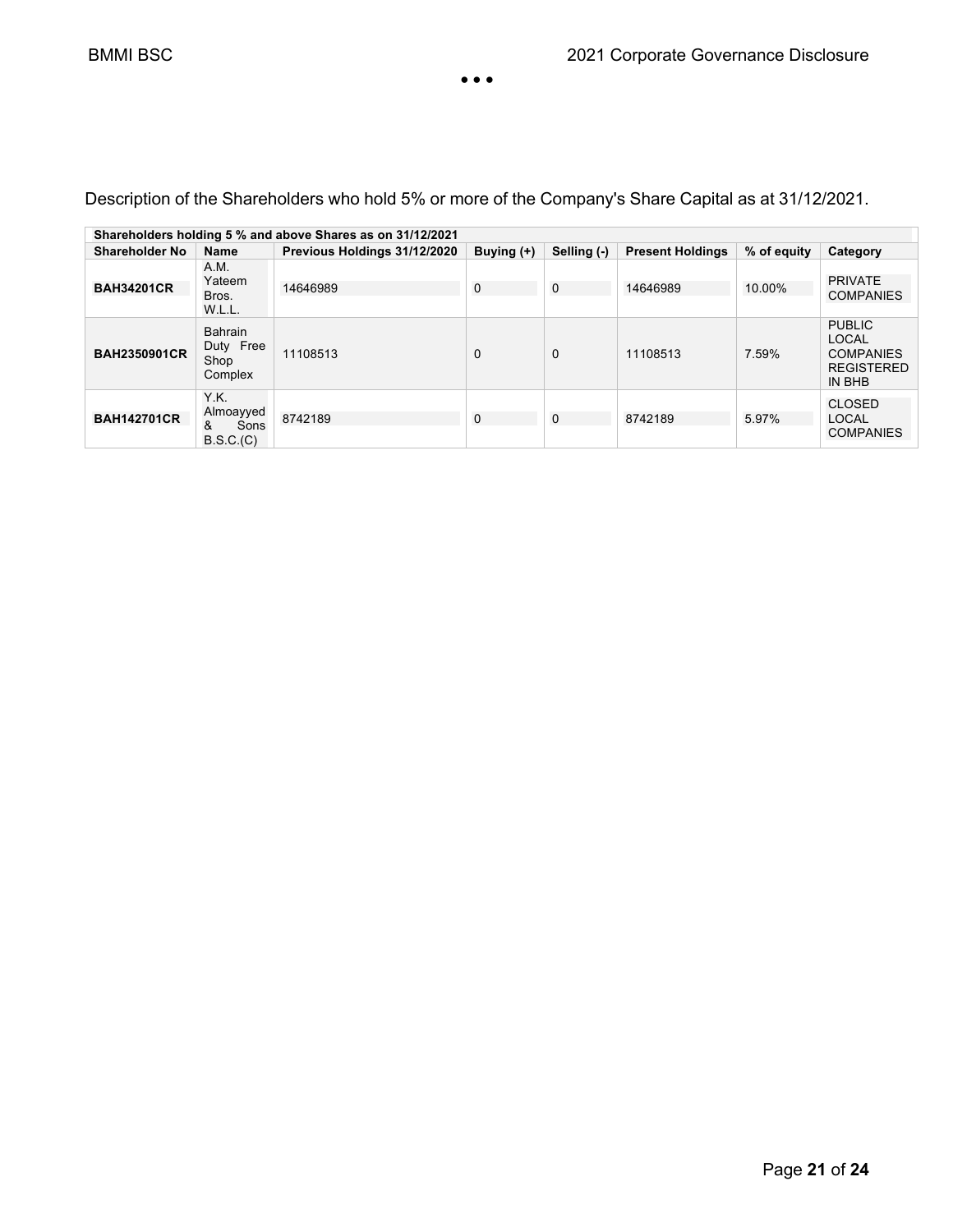### Dispersion of distribution of Shareholders to their respective holding as at 31/12/2021.

| Distribution Schedule - Consolidated as on 31/12/2021 |                |              |                               |          |             |  |
|-------------------------------------------------------|----------------|--------------|-------------------------------|----------|-------------|--|
| <b>Shares Category</b>                                | No. of Holders | % of Holders | <b>Total</b><br><b>Shares</b> | Amount   | % of Amount |  |
| $1 - 500$                                             | 20             | 5.249344     | 3658                          | 366      | 0.002500    |  |
| 501-1000                                              | 2              | 0.524934     | 1520                          | 152      | 0.001038    |  |
| $1001 - 2000$                                         | 23             | 6.036745     | 35420                         | 3542     | 0.024189    |  |
| $2001 - 3000$                                         | 9              | 2.362205     | 22014                         | 2201     | 0.015031    |  |
| $3001 - 4000$                                         | 12             | 3.149606     | 44904                         | 4490     | 0.030663    |  |
| 4001 - 5000                                           | 11             | 2.887139     | 51297                         | 5130     | 0.035034    |  |
| 5001 - 10000                                          | 28             | 7.349081     | 200492                        | 20049    | 0.136920    |  |
| 10001 & Above                                         | 276            | 72.440945    | 146069244                     | 14606924 | 99.754624   |  |
| <b>TOTAL</b>                                          | 381            | 100.00       | 146428549                     | 14642854 | 100.00 %    |  |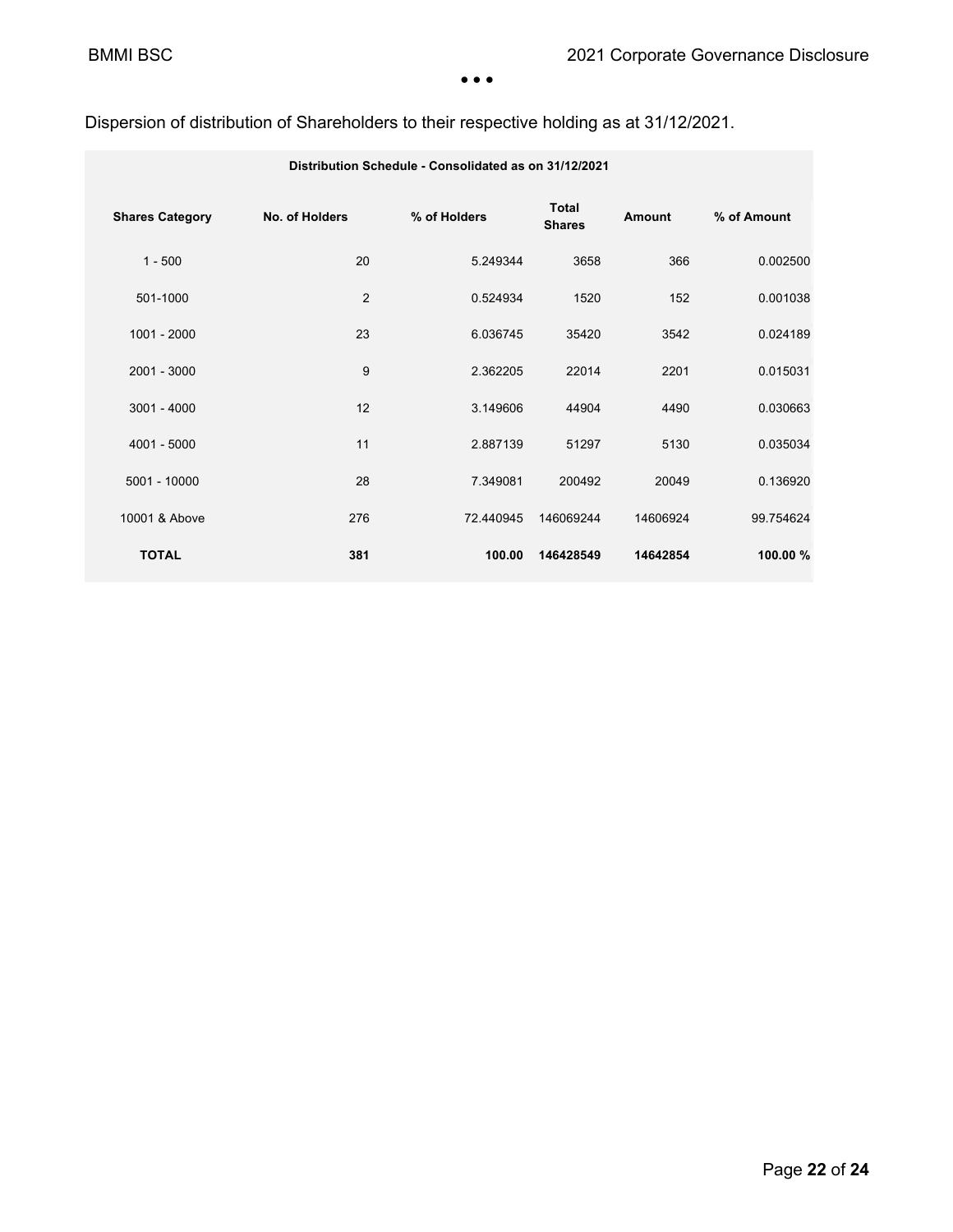# 13. Compliance with the provisions of the Corporate Governance Code

| <b>Principle</b>                                                                                                                                                                   | Non-<br>Compliant | <b>Partially</b><br>Compliant | <b>Fully Compliant</b> | <b>Explanation in case of</b><br>non-compliance |
|------------------------------------------------------------------------------------------------------------------------------------------------------------------------------------|-------------------|-------------------------------|------------------------|-------------------------------------------------|
| Principle 1: The Company shall be headed by an<br>effective, qualified and expert board.                                                                                           |                   |                               | $\sqrt{}$              |                                                 |
| Principle 2: The directors and executive management<br>shall have full loyalty to the company.                                                                                     |                   |                               | $\sqrt{}$              |                                                 |
| Principle 3: The Board shall have rigorous controls for<br>financial audit and reporting, internal control, and<br>compliance with law.                                            |                   |                               | $\sqrt{}$              |                                                 |
| Principle 4: The Company shall have effective<br>procedures for appointment, training, and evaluation<br>of the directors                                                          |                   |                               | $\sqrt{}$              |                                                 |
| Principle 5: The Company shall remunerate directors<br>and senior officers fairly and responsibly.                                                                                 |                   |                               | $\sqrt{}$              |                                                 |
| Principle 6: The Board shall establish a clear and<br>efficient management structure for the Company and<br>define the job titles,<br>powers,<br>roles<br>and<br>responsibilities. |                   |                               | $\sqrt{}$              |                                                 |
| Principle 7: The Company shall communicate with<br>shareholders, encourage their participation, and<br>respect their rights.                                                       |                   |                               | $\sqrt{}$              |                                                 |
| Principle 8: The Company shall disclose its corporate<br>governance.                                                                                                               |                   |                               | $\sqrt{}$              |                                                 |
| Principle 10: The Board shall ensure the integrity of<br>the financial statements submitted to shareholders<br>through appointment of external auditors.                           |                   |                               | $\sqrt{ }$             |                                                 |
| Principle 11: The Company shall seek through social<br>responsibility to exercise its role as a good citizen.                                                                      |                   |                               | $\sqrt{}$              |                                                 |